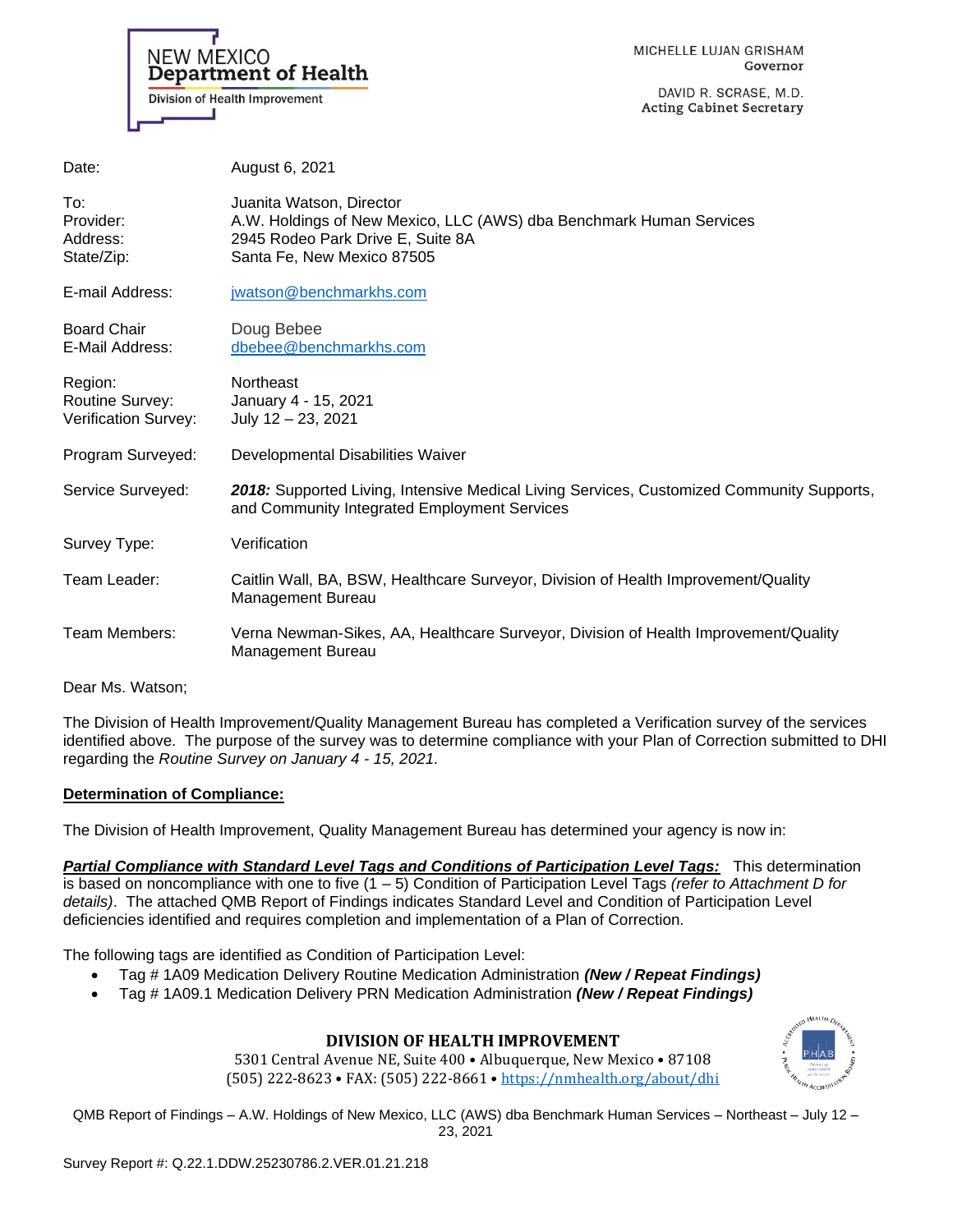• Tag # 1A09.2 Medication Delivery Nurse Approval for PRN Medication *(New / Repeat Findings)*

The following tags are identified as Standard Level:

- Tag # 1A09.1.0 Medication Delivery PRN Medication Administration *(New / Repeat Findings)*
- Tag # 1A15.2 Administrative Case File: Healthcare Documentation (Therap and Required Plans) *(New / Repeat Findings)*

However, due to the new/repeat deficiencies your agency will be referred to the Internal Review Committee (IRC). Your agency will also be required to contact your DDSD Regional Office for technical assistance and follow up and complete the Plan of Correction document attached at the end of this report. Please respond to the Plan of Correction Coordinator within 10 business days of receipt of this letter.

### **Plan of Correction:**

The attached Report of Findings identifies the new/repeat Standard Level deficiencies found during your agency's verification compliance review. You are required to complete and implement a Plan of Correction. Your agency has a total of 10 business days from the receipt of this letter. The Plan of Correction must include the following:

- 1. Evidence your agency has contacted your DDSD Regional Office for technical assistance;
- 2. A Plan of Correction detailing Quality Assurance/Quality Improvement processes to prevent your agency from receiving deficiencies in the future. Please use the format provided at the end of this report;
- 3. Documentation verifying that newly cited deficiencies have been corrected.

### **Submission of your Plan of Correction:**

Please submit your agency's Plan of Correction and documentation verifying correction of survey deficiencies within 10 business days of receipt of this letter to the parties below:

**1. Quality Management Bureau, Attention: Plan of Correction Coordinator 5301 Central Ave. NE Suite 400, New Mexico 87108** [MonicaE.Valdez@state.nm.us](mailto:MonicaE.Valdez@state.nm.us)

## **2. Developmental Disabilities Supports Division Regional Office for region of service surveyed**

Failure to submit your POC within the allotted 10 business days may result in the imposition of a \$200 per day Civil Monetary Penalty until it is received, completed and/or implemented.

Please contact the Plan of Correction Coordinator, Monica Valdez at 505-273-1930 or email at: [MonicaE.Valdez@state.nm.us](mailto:MonicaE.Valdez@state.nm.us) if you have questions about the survey or the report. Thank you for your cooperation and for the work you perform.

Sincerely,

Caitlin Wall, BA, BSW

Caitlin Wall, BA, BSW Team Lead/Healthcare Surveyor Division of Health Improvement Quality Management Bureau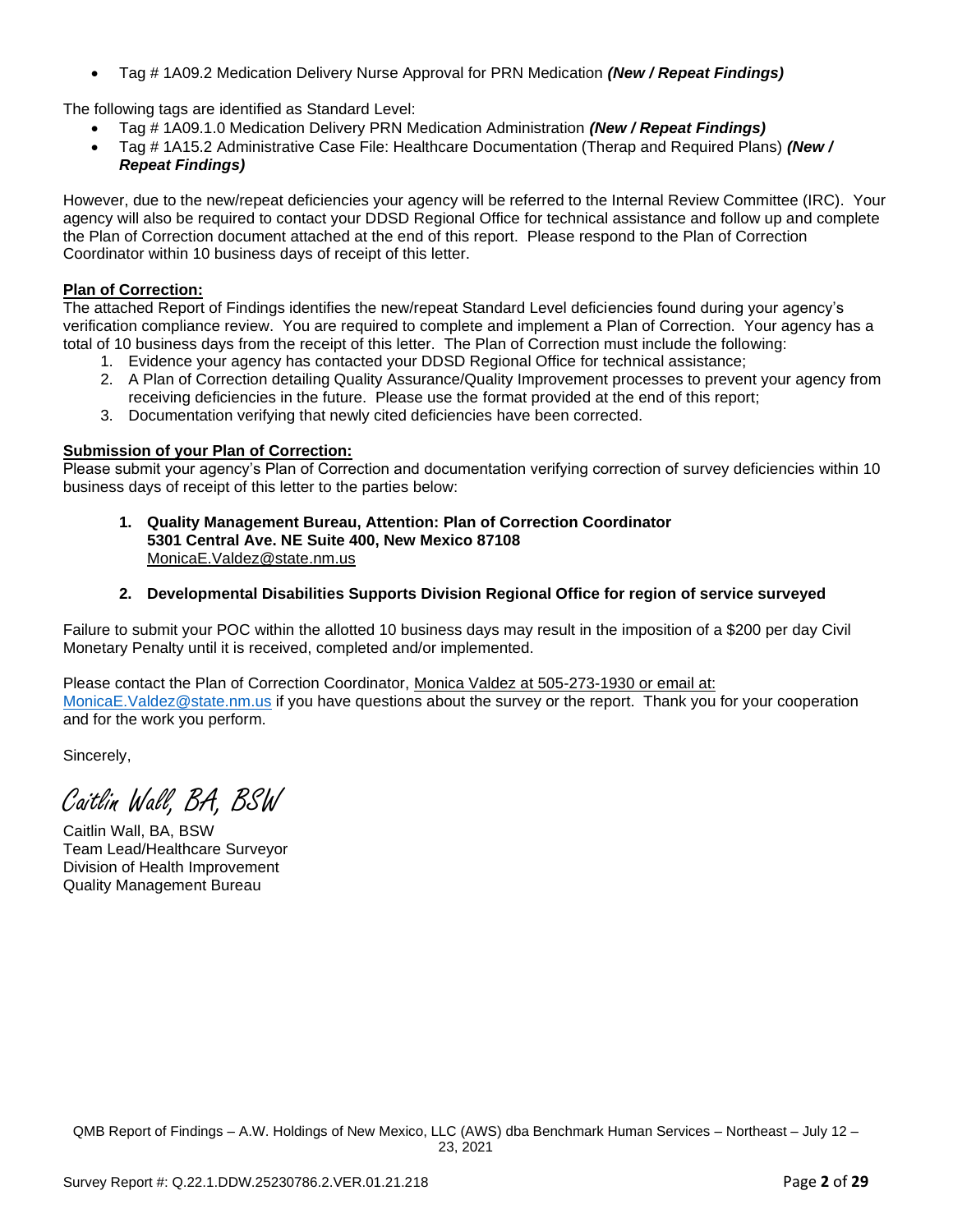| <b>Survey Process Employed:</b>                |                                                                                                                                                                                                                  |
|------------------------------------------------|------------------------------------------------------------------------------------------------------------------------------------------------------------------------------------------------------------------|
| <b>Administrative Review Start Date:</b>       | July 12, 2021                                                                                                                                                                                                    |
| Contact:                                       | A.W. Holdings of New Mexico, LLC (AWS) dba Benchmark Human<br><b>Services</b><br>Juanita Watson, Director                                                                                                        |
|                                                | <b>DOH/DHI/QMB</b><br>Caitlin Wall, BA, BSW, Team Lead/Healthcare Surveyor                                                                                                                                       |
| <b>Exit Conference Date:</b>                   | July 23, 2021                                                                                                                                                                                                    |
| Present:                                       | A.W. Holdings of New Mexico, LLC (AWS) dba Benchmark Human<br><b>Services</b><br>Juanita Watson, Director<br>Joseph Crumbacher, RN / DON<br>Sharon Sanchez, HR Generalist<br>Ellen McClimans, Compliance Officer |
|                                                | DOH/DHI/QMB<br>Caitlin Wall, BA, BSW, Team Lead/Healthcare Surveyor<br>Verna Newman Sikes, AA, Healthcare Surveyor<br>Amanda Castaneda-Holguin, Healthcare Surveyor Supervisor                                   |
|                                                | <b>DDSD - NE Regional Office</b><br>Angela Pacheco, NE Regional Director                                                                                                                                         |
| <b>Administrative Locations Visited:</b>       | 0 (Note: No administrative locations visited due to COVID-19 Public<br>Health Emergency.)                                                                                                                        |
| <b>Total Sample Size:</b>                      | $\overline{7}$                                                                                                                                                                                                   |
|                                                | 0 - Jackson Class Members<br>7 - Non-Jackson Class Members                                                                                                                                                       |
|                                                | 5 - Supported Living<br>1 - Intensive Medical Living Supports<br>6 - Customized Community Supports<br>2 - Community Integrated Employment                                                                        |
| <b>Persons Served Records Reviewed</b>         | $\overline{7}$                                                                                                                                                                                                   |
| Direct Support Personnel Records Reviewed      | 37                                                                                                                                                                                                               |
| Service Coordinator Records Reviewed           | 3                                                                                                                                                                                                                |
| Administrative Processes and Records Reviewed: |                                                                                                                                                                                                                  |
| $\bullet$                                      | Medicaid Billing/Reimbursement Records for all Services Provided                                                                                                                                                 |

- Accreditation Records
- Individual Medical and Program Case Files, including, but not limited to: <sup>o</sup>Individual Service Plans
	- **Progress on Identified Outcomes**
	- **<sup>o</sup>Healthcare Plans**
	- Medication Administration Records
	- Medical Emergency Response Plans
	- **<sup>o</sup>Therapy Evaluations and Plans**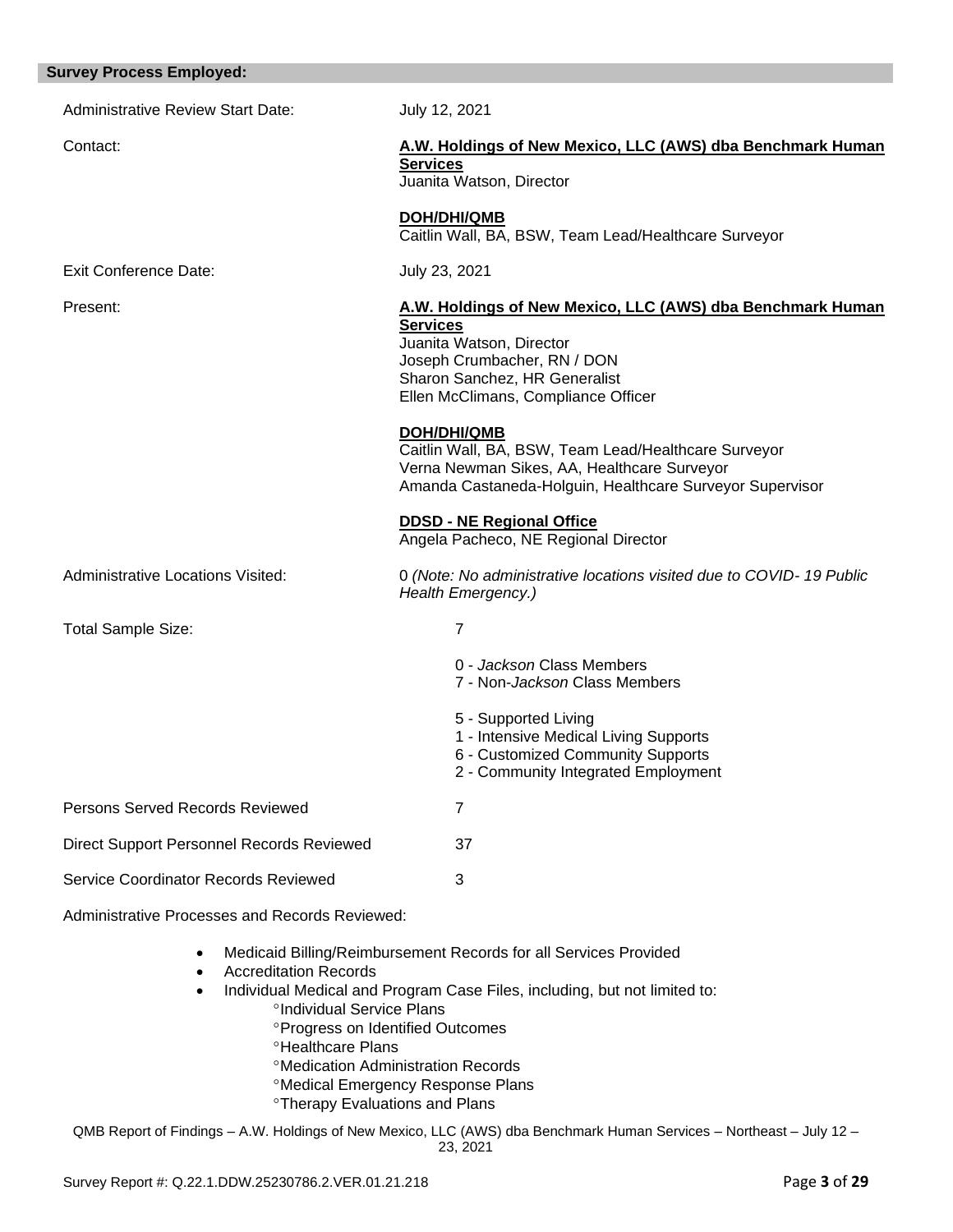Healthcare Documentation Regarding Appointments and Required Follow-Up Other Required Health Information

- Internal Incident Management Reports and System Process / General Events Reports
- Personnel Files, including nursing and subcontracted staff
- Staff Training Records, Including Competency Interviews with Staff
- Agency Policy and Procedure Manual
- Caregiver Criminal History Screening Records
- Consolidated Online Registry/Employee Abuse Registry
- Human Rights Committee Notes and Meeting Minutes
- Quality Assurance / Improvement Plan
- CC: Distribution List: DOH Division of Health Improvement
	- DOH Developmental Disabilities Supports Division
	- DOH Office of Internal Audit
	- HSD Medical Assistance Division
	- NM Attorney General's Office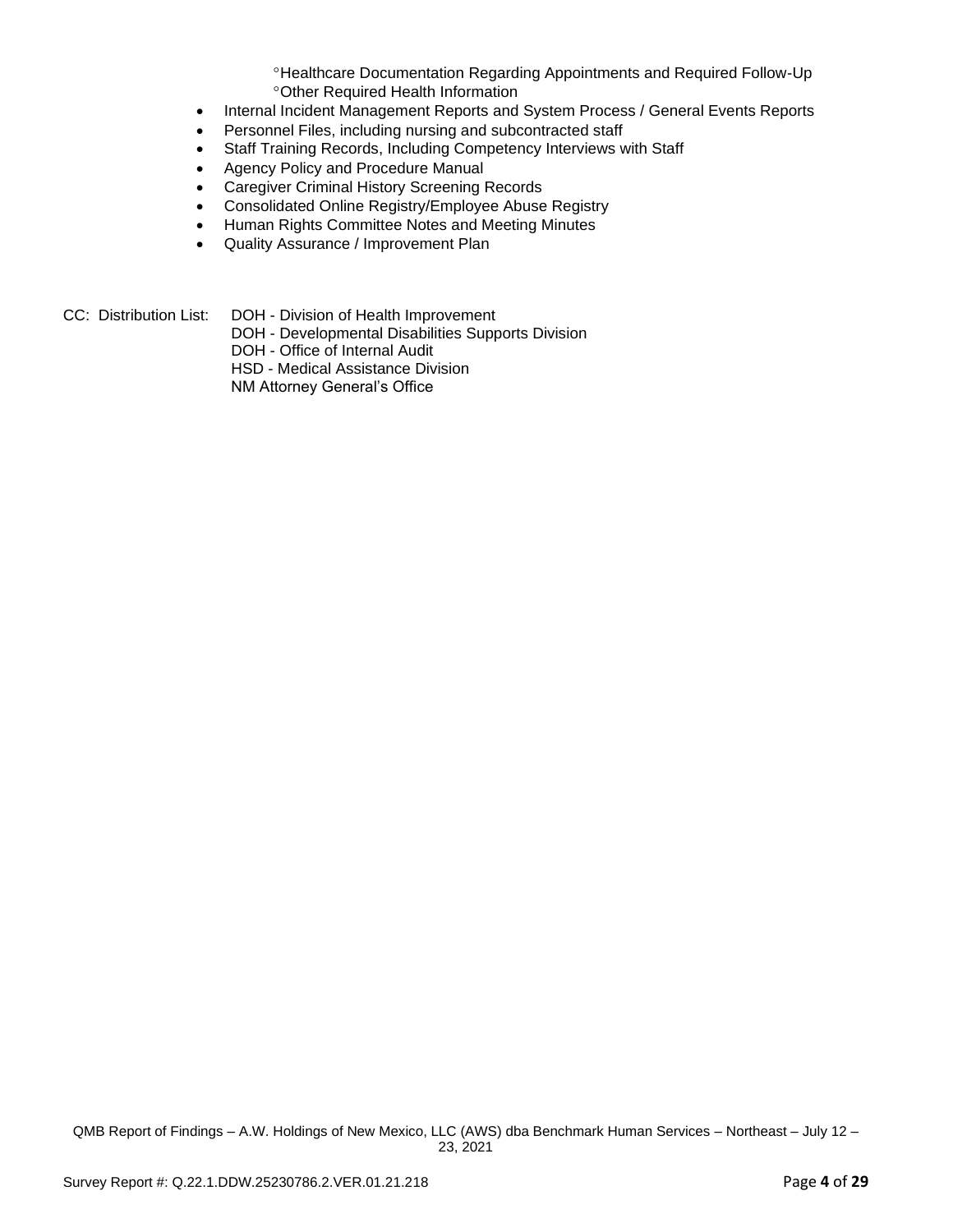### **Department of Health, Division of Health Improvement QMB Determination of Compliance Process**

The Division of Health Improvement, Quality Management Bureau (QMB) surveys compliance of the Developmental Disabilities Waiver (DDW) standards and other state and federal regulations. For the purpose of the LCA / CI survey the CMS waiver assurances have been grouped into four (4) Service Domains: Plan of Care (ISP Implementation); Qualified Providers; Health, Welfare and Safety; and Administrative Oversight (note that Administrative Oversight listed in this document is not the same as the CMS assurance of Administrative Authority. Used in this context it is related to the agency's operational policies and procedures, Quality Assurance system and Medicaid billing and reimbursement processes.)

The QMB Determination of Compliance process is based on provider compliance or non-compliance with standards and regulations identified during the on-site survey process and as reported in the QMB Report of Findings. All areas reviewed by QMB have been agreed to by DDSD and DHI/QMB and are reflective of CMS requirements. All deficiencies (non-compliance with standards and regulations) are identified and cited as either a Standard level deficiency or a Condition of Participation level deficiency in the QMB Reports of Findings. All deficiencies require corrective action when non-compliance is identified.

Each deficiency in your Report of Findings has been predetermined to be a Standard Level Deficiency, a Condition of Participation Level Deficiency, if below 85% compliance or a non-negotiable Condition of Participation Level Deficiency. Your Agency's overall Compliance Determination is based on a Scope and Severity Scale which takes into account the number of Standard and Condition Level Tags cited as well as the percentage of Individuals affected in the sample.

## **Conditions of Participation (CoPs)**

CoPs are based on the Centers for Medicare and Medicaid Services, Home and Community-Based Waiver required assurances, in addition to the New Mexico Developmental Disability Waiver (DDW) Service Standards. The Division of Health Improvement (DHI), in conjunction with the Developmental Disability Support Division (DDSD), has identified certain deficiencies that have the potential to be a Condition of Participation Level, if the tag falls below 85% compliance based on the number of people affected. Additionally, there are what are called nonnegotiable Conditions of Participation, regardless if one person or multiple people are affected. In this context, a CoP is defined as an essential / fundamental regulation or standard, which when out of compliance directly affects the health and welfare of the Individuals served. If no deficiencies within a Tag are at the level of a CoP, it is cited as a Standard Level Deficiency.

## *Service Domains and CoPs for Living Care Arrangements and Community Inclusion are as follows:*

**Service Domain: Service Plan: ISP Implementation -** *Services are delivered in accordance with the service plan, including type, scope, amount, duration and frequency specified in the service plan.*

#### **Potential Condition of Participation Level Tags, if compliance is below 85%:**

- **1A08.3 –** Administrative Case File: Individual Service Plan / ISP Components
- **1A32 –** Administrative Case File: Individual Service Plan Implementation
- **LS14 –** Residential Service Delivery Site Case File (ISP and Healthcare Requirements)
- **IS14 –** CCS / CIES Service Delivery Site Case File (ISP and Healthcare Requirements)

**Service Domain: Qualified Providers -** *The State monitors non-licensed/non-certified providers to assure adherence to waiver requirements. The State implements its policies and procedures for verifying that provider training is conducted in accordance with State requirements and the approved waiver.*

## **Potential Condition of Participation Level Tags, if compliance is below 85%:**

- **1A20 -** Direct Support Personnel Training
- **1A22 -** Agency Personnel Competency
- **1A37 –** Individual Specific Training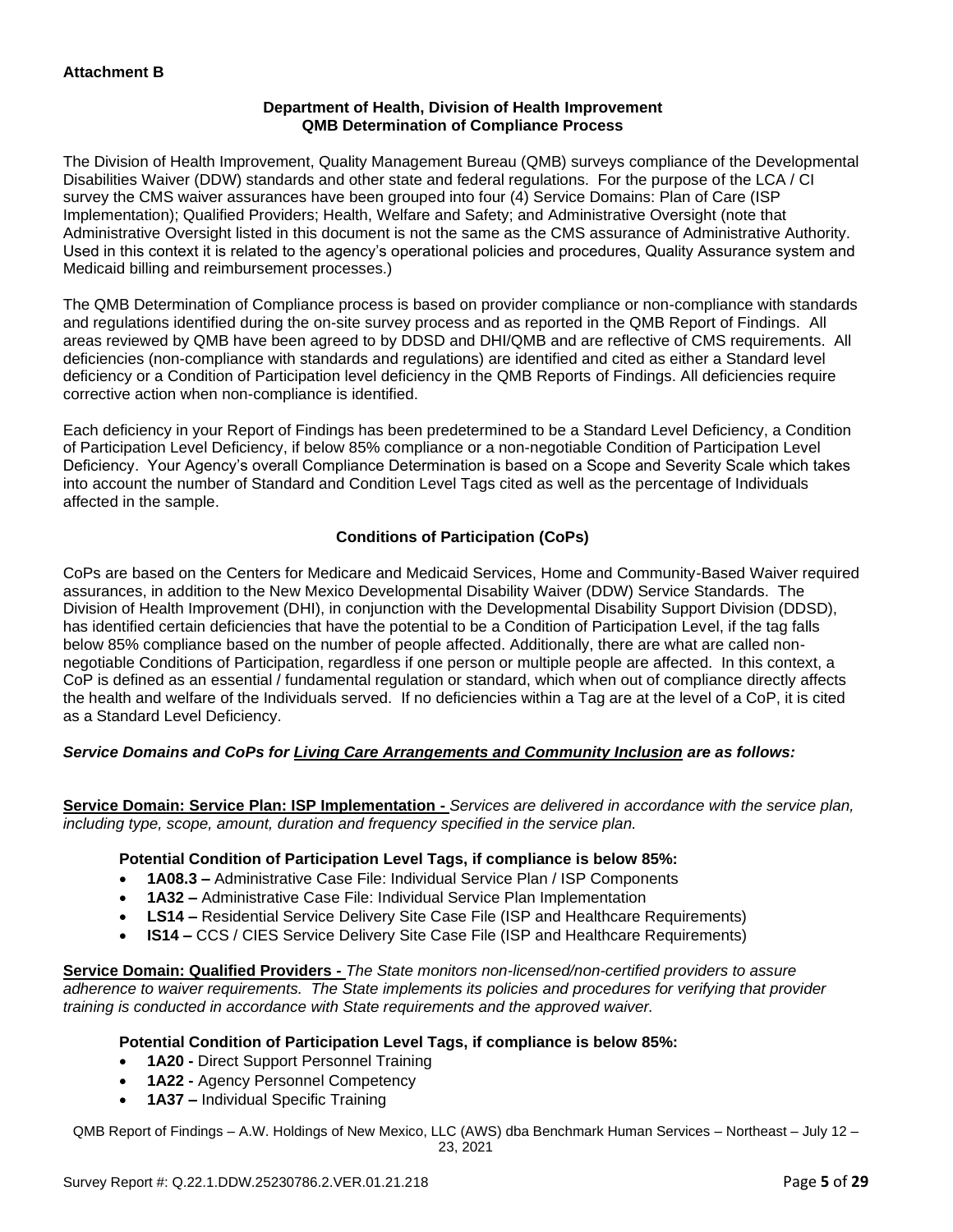### **Non-Negotiable Condition of Participation Level Tags (one or more Individuals are cited):**

- **1A25.1 –** Caregiver Criminal History Screening
- **1A26.1 –** Consolidated On-line Registry Employee Abuse Registry

**Service Domain: Health, Welfare and Safety -** *The State, on an ongoing basis, identifies, addresses and seeks to prevent occurrences of abuse, neglect and exploitation. Individuals shall be afforded their basic human rights. The provider supports individuals to access needed healthcare services in a timely manner.*

### **Potential Condition of Participation Level Tags, if compliance is below 85%:**

- **1A08.2 –** Administrative Case File: Healthcare Requirements & Follow-up
- **1A09 –** Medication Delivery Routine Medication Administration
- **1A09.1 –** Medication Delivery PRN Medication Administration
- **1A15.2 –** Administrative Case File: Healthcare Documentation (Therap and Required Plans)

### **Non-Negotiable Condition of Participation Level Tags (one or more Individuals are cited):**

- **1A05 –** General Requirements / Agency Policy and Procedure Requirements
- **1A07 –** Social Security Income (SSI) Payments
- **1A09.2 –** Medication Delivery Nurse Approval for PRN Medication
- **1A15 –** Healthcare Coordination Nurse Availability / Knowledge
- **1A31 –** Client Rights/Human Rights
- **LS25.1 –** Residential Reqts. (Physical Environment Supported Living / Family Living / Intensive Medical Living)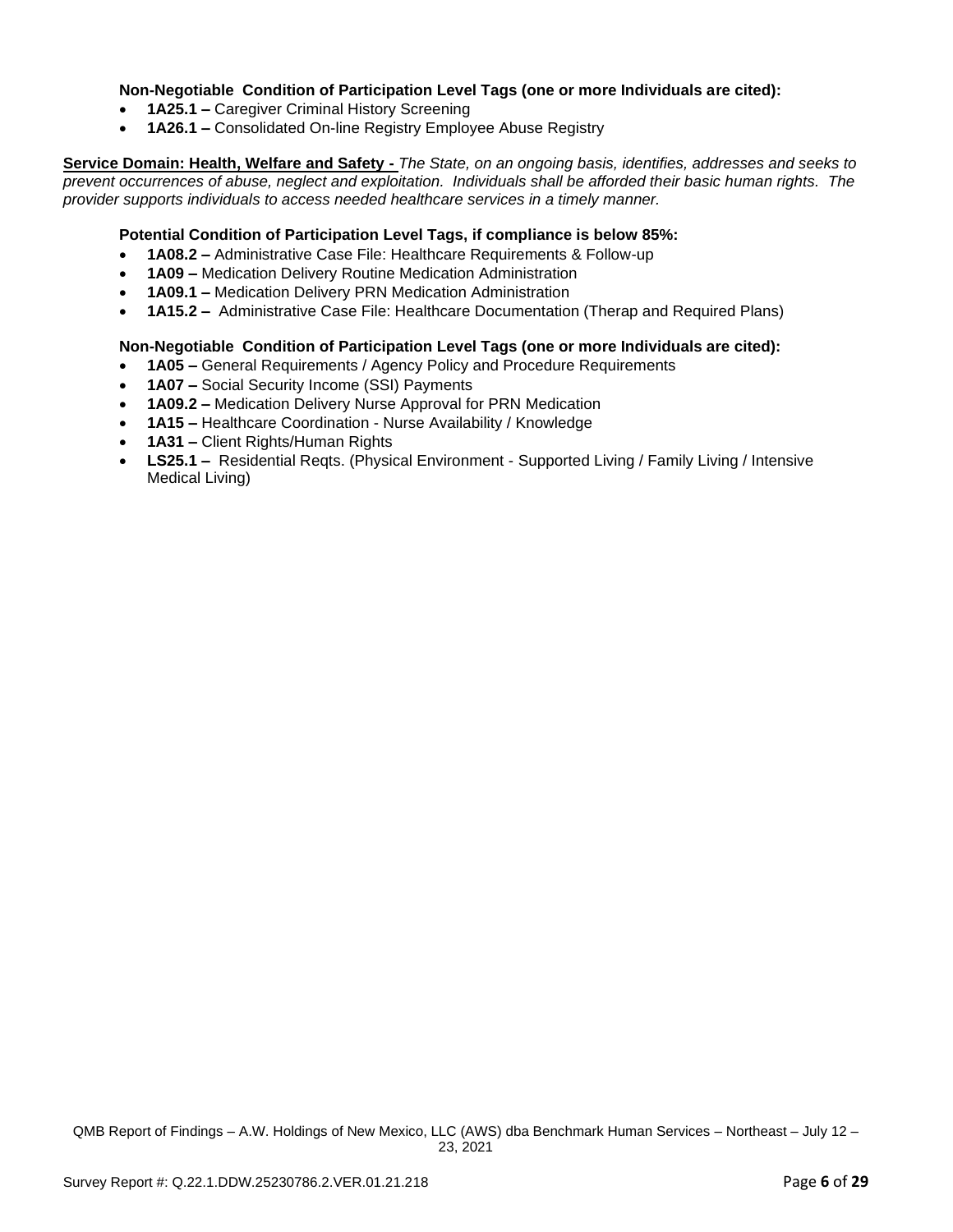### **Attachment C**

#### **Guidelines for the Provider Informal Reconsideration of Finding (IRF) Process**

#### **Introduction:**

Throughout the QMB Survey process, surveyors are openly communicating with providers. Open communication means surveyors have clarified issues and/or requested missing information before completing the review through the use of the signed/dated "Document Request," or "Administrative Needs," etc. forms. Regardless, there may still be instances where the provider disagrees with a specific finding. Providers may use the following process to informally dispute a finding.

#### **Instructions:**

- 1. The Informal Reconsideration of the Finding (IRF) request must be received in writing to the QMB Bureau Chief **within 10 business days** of receipt of the final Report of Findings **(***Note: No extensions are granted for the IRF)***.**
- 2. The written request for an IRF *must* be completed on the QMB Request for Informal Reconsideration of Finding form available on the QMB website: <https://nmhealth.org/about/dhi/cbp/irf/>
- 3. The written request for an IRF must specify in detail the request for reconsideration and why the finding is inaccurate.
- 4. The IRF request must include all supporting documentation or evidence.
- 5. If you have questions about the IRF process, email the IRF Chairperson, Valerie V. Valdez at [valerie.valdez@state.nm.us](mailto:valerie.valdez@state.nm.us) for assistance.

#### **The following limitations apply to the IRF process:**

- The written request for an IRF and all supporting evidence must be received within 10 business days.
- Findings based on evidence requested during the survey and not provided may not be subject to reconsideration.
- The supporting documentation must be new evidence not previously reviewed or requested by the survey team.
- Providers must continue to complete their Plan of Correction during the IRF process
- Providers may not request an IRF to challenge the sampling methodology.
- Providers may not request an IRF based on disagreement with the nature of the standard or regulation.
- Providers may not request an IRF to challenge the team composition.
- Providers may not request an IRF to challenge the DHI/QMB determination of compliance or the length of their DDSD provider contract.

A Provider forfeits the right to an IRF if the request is not received within 10 business days of receiving the report and/or does not include all supporting documentation or evidence to show compliance with the standards and regulations.

The IRF Committee will review the request; the Provider will be notified in writing of the ruling; no face-to-face meeting will be conducted.

When a Provider requests that a finding be reconsidered, it does not stop or delay the Plan of Correction process. **Providers must continue to complete the Plan of Correction, including the finding in dispute regardless of the IRF status.** If a finding is removed or modified, it will be noted and removed or modified from the Report of Findings. It should be noted that in some cases a Plan of Correction may be completed prior to the IRF process being completed. The provider will be notified in writing on the decisions of the IRF committee.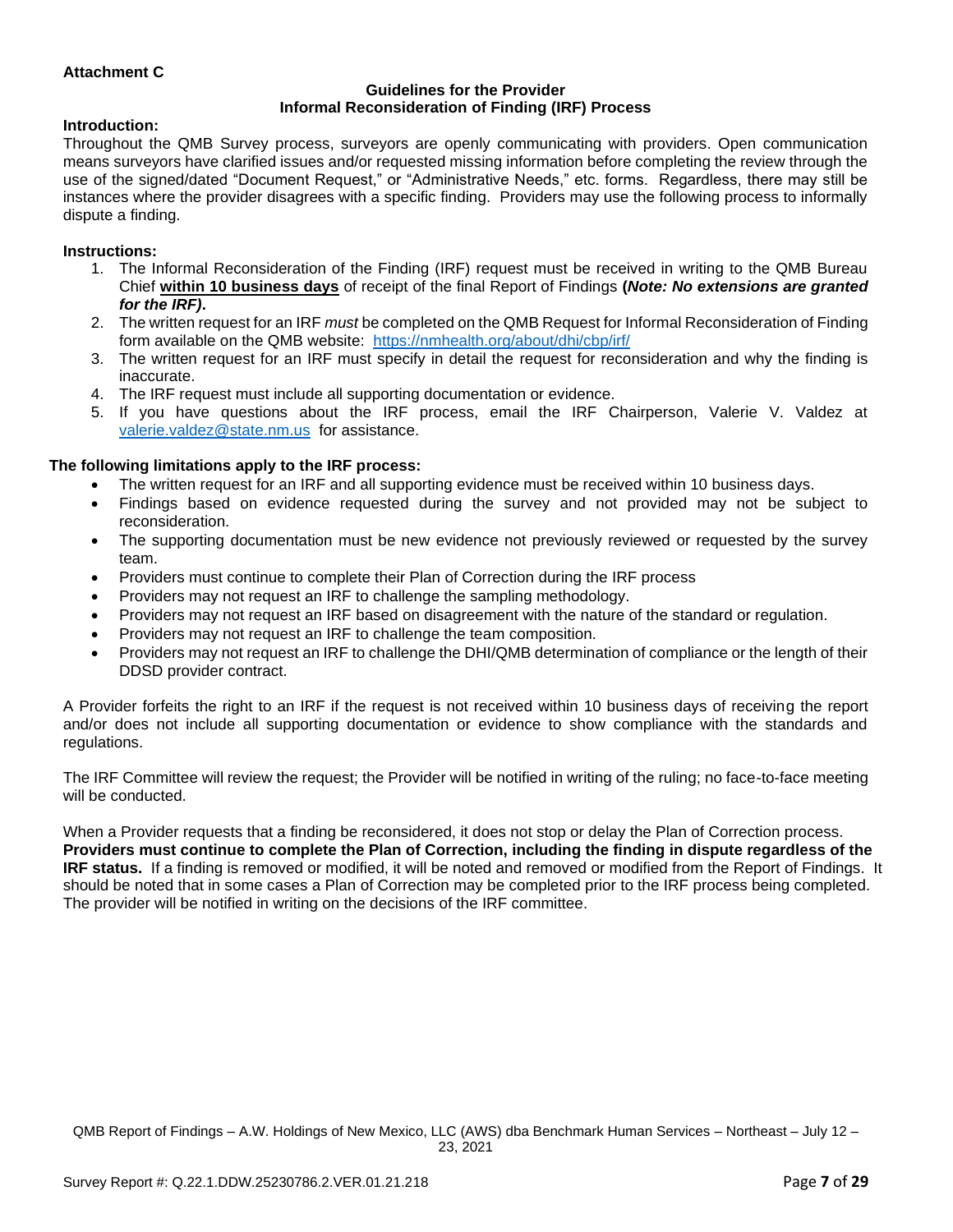## **QMB Determinations of Compliance**

### **Compliance:**

The QMB determination of *Compliance* indicates that a provider has either no deficiencies found during a survey or that no deficiencies at the Condition of Participation Level were found. The agency has obtained a level of compliance such that there is a minimal potential for harm to individuals' health and safety. To qualify for a determination of *Compliance*, the provider must have received no Conditions of Participation Level Deficiencies and have a minimal number of Individuals on the sample affected by the findings indicated in the Standards Level Tags.

### **Partial-Compliance with Standard Level Tags:**

The QMB determination of *Partial-Compliance with Standard Level Tags* indicates that a provider is in compliance with all Condition of Participation Level deficiencies but is out of compliance with a certain percentage of Standard Level deficiencies. This partial-compliance, if not corrected, may result in a negative outcome or the potential for more than minimal harm to individuals' health and safety. There are two ways to receive a determination of Partial Compliance with Standard Level Tags:

- 1. Your Report of Findings includes 16 or fewer Standards Level Tags with between 75% and 100% of the survey sample affected in any tag.
- 2. Your Report of Findings includes 17 or more Standard Level Tags with between 50% to 74% of the survey sample affected in any tag.

## **Partial-Compliance with Standard Level Tags and Condition of Participation Level Tags:**

The QMB determination of *Partial-Compliance with Standard Level Tags and Condition of Participation Level Tags*  indicates that a provider is out of compliance with one to five  $(1 - 5)$  Condition of Participation Level Tags. This partial-compliance, if not corrected, may result in a serious negative outcome or the potential for more than minimal harm to individuals' health and safety.

#### **Non-Compliance:**

The QMB determination of *Non-Compliance* indicates a provider is significantly out of compliance with both Standard Level deficiencies and Conditions of Participation level deficiencies. This non-compliance, if not corrected, may result in a serious negative outcome or the potential for more than minimal harm to individuals' health and safety. There are three ways an agency can receive a determination of Non-Compliance:

- 1. Your Report of Findings includes 17 or more total Tags with 0 to 5 Condition of Participation Level Tags with 75% to 100% of the survey sample affected in any Condition of Participation Level tag.
- 2. Your Report of Findings includes any amount of Standard Level Tags with 6 or more Condition of Participation Level Tags.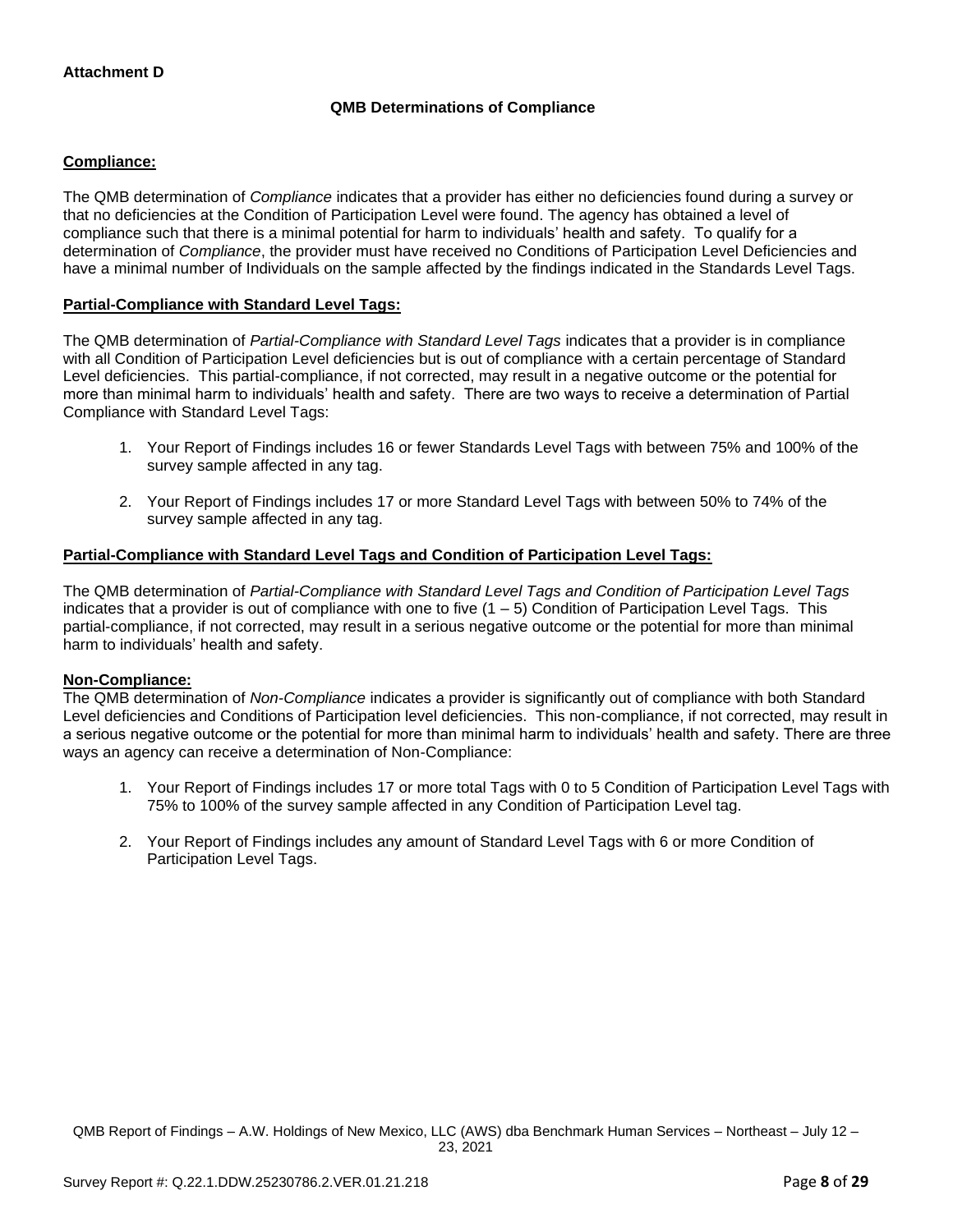| Compliance                                                                                                 | <b>Weighting</b>                                                                                                              |                                                                                                                                 |                                                                                                                          |                                                                                                                               |                                                                                                                                |                                                                                                                             |                                                                                                               |
|------------------------------------------------------------------------------------------------------------|-------------------------------------------------------------------------------------------------------------------------------|---------------------------------------------------------------------------------------------------------------------------------|--------------------------------------------------------------------------------------------------------------------------|-------------------------------------------------------------------------------------------------------------------------------|--------------------------------------------------------------------------------------------------------------------------------|-----------------------------------------------------------------------------------------------------------------------------|---------------------------------------------------------------------------------------------------------------|
| <b>Determination</b>                                                                                       |                                                                                                                               | LOW                                                                                                                             | <b>MEDIUM</b>                                                                                                            |                                                                                                                               |                                                                                                                                | <b>HIGH</b>                                                                                                                 |                                                                                                               |
| <b>Total Tags:</b>                                                                                         | up to 16                                                                                                                      | 17 or more                                                                                                                      | up to 16                                                                                                                 | 17 or more                                                                                                                    | <b>Any Amount</b>                                                                                                              | 17 or more                                                                                                                  | <b>Any Amount</b>                                                                                             |
|                                                                                                            | and                                                                                                                           | and                                                                                                                             | and                                                                                                                      | and                                                                                                                           | And/or                                                                                                                         | and                                                                                                                         | And/or                                                                                                        |
| COP Level Tags:                                                                                            | 0 COP                                                                                                                         | 0 COP                                                                                                                           | 0 COP                                                                                                                    | 0 COP                                                                                                                         | 1 to 5 COP                                                                                                                     | 0 to 5 CoPs                                                                                                                 | 6 or more COP                                                                                                 |
|                                                                                                            | and                                                                                                                           | and                                                                                                                             | and                                                                                                                      | and                                                                                                                           |                                                                                                                                | and                                                                                                                         |                                                                                                               |
| Sample Affected:                                                                                           | 0 to 74%                                                                                                                      | 0 to 49%                                                                                                                        | 75 to 100%                                                                                                               | 50 to 74%                                                                                                                     |                                                                                                                                | 75 to 100%                                                                                                                  |                                                                                                               |
| "Non-Compliance"                                                                                           |                                                                                                                               |                                                                                                                                 |                                                                                                                          |                                                                                                                               |                                                                                                                                | 17 or more<br><b>Total Tags with</b><br>75 to 100% of<br>the Individuals<br>in the sample<br>cited in any CoP<br>Level tag. | Any Amount of<br><b>Standard Level</b><br>Tags and 6 or<br>more Conditions<br>of Participation<br>Level Tags. |
| "Partial Compliance<br>with Standard Level<br>tags and Condition of<br><b>Participation Level</b><br>Tags" |                                                                                                                               |                                                                                                                                 |                                                                                                                          |                                                                                                                               | <b>Any Amount</b><br><b>Standard Level</b><br>Tags, plus 1 to 5<br><b>Conditions of</b><br><b>Participation Level</b><br>tags. |                                                                                                                             |                                                                                                               |
| "Partial Compliance<br>with Standard Level<br>tags"                                                        |                                                                                                                               |                                                                                                                                 | up to 16<br><b>Standard Level</b><br>Tags with 75 to<br>100% of the<br>individuals in<br>the sample cited<br>in any tag. | 17 or more<br><b>Standard Level</b><br>Tags with 50 to<br><b>74%</b> of the<br>individuals in<br>the sample cited<br>any tag. |                                                                                                                                |                                                                                                                             |                                                                                                               |
| "Compliance"                                                                                               | Up to 16<br><b>Standard Level</b><br>Tags with 0 to<br><b>74% of the</b><br>individuals in<br>the sample<br>cited in any tag. | 17 or more<br><b>Standard Level</b><br>Tags with 0 to<br><b>49% of the</b><br>individuals in<br>the sample cited<br>in any tag. |                                                                                                                          |                                                                                                                               |                                                                                                                                |                                                                                                                             |                                                                                                               |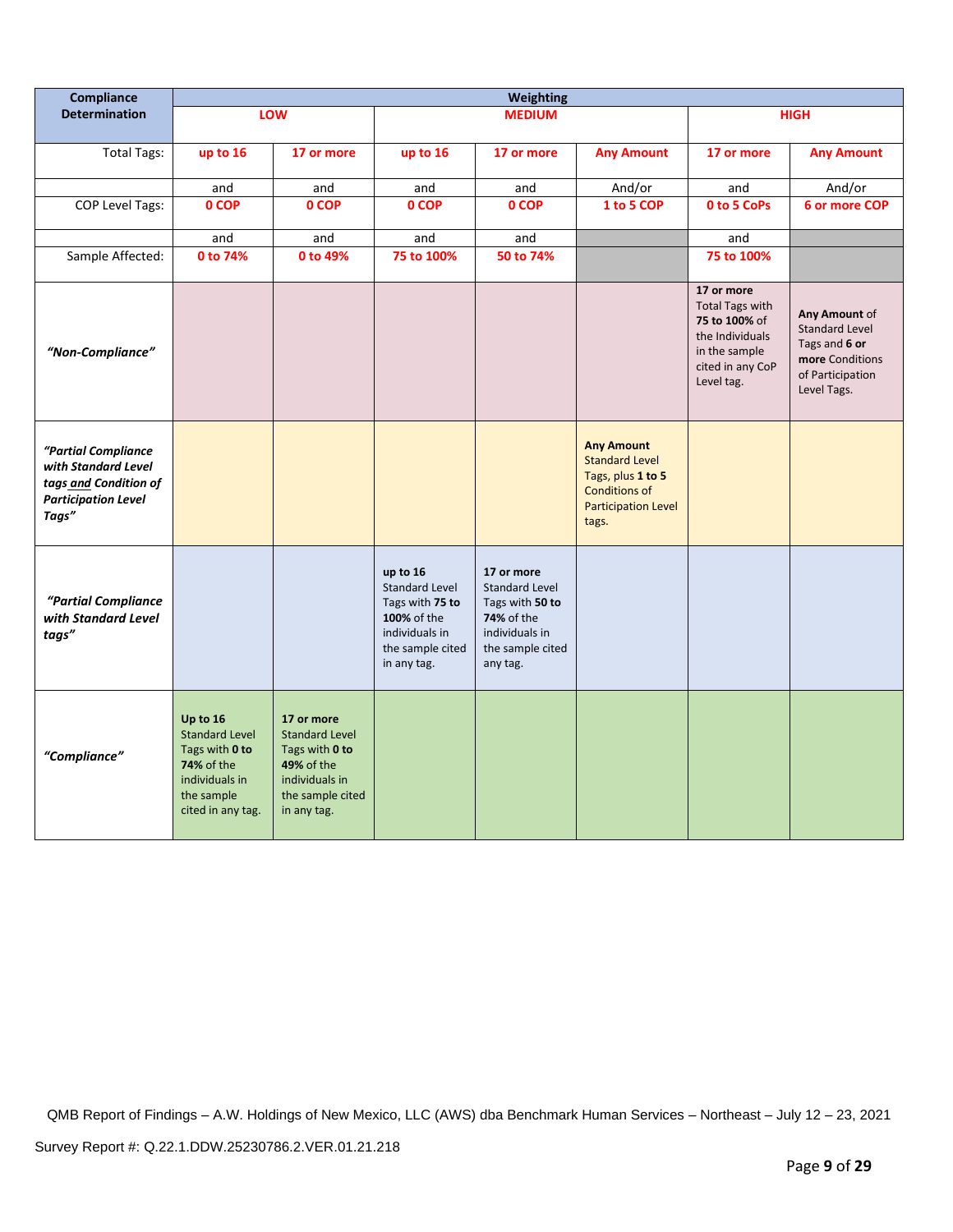**Agency: A.W. Holdings of New Mexico, LLC (AWS) dba Benchmark Human Services – Northeast Region**

Program: Developmental Disabilities Waiver<br>Service: 2018: Supported Living, Intensive I

2018: Supported Living, Intensive Medical Living Services, Customized Community Supports, and Community Integrated Employment Services

Survey Type: Verification<br> **Routine Survey:** January 4 -**Routine Survey: January 4 – 15, 2021 Verification Survey: July 12 – 23, 2021**

| <b>Standard of Care</b>                                                                                                                                                                                                                                                                                                                                                                                                                                                                                                                                                                                                                                                                                                                                                                                                                                                                                                                            | <b>Routine Survey Deficiencies</b><br>January 4 - 15, 2021                                                                                                                                                                                                                                                                                                                                                                                                                                                                                                                                                                                                                                                                                | <b>Verification Survey New and Repeat</b><br><b>Deficiencies</b><br>July 12 - 23, 2021                                                                                                                                                                                                                                                                                                                                                                                                                                                                                                                                                                            |  |  |  |
|----------------------------------------------------------------------------------------------------------------------------------------------------------------------------------------------------------------------------------------------------------------------------------------------------------------------------------------------------------------------------------------------------------------------------------------------------------------------------------------------------------------------------------------------------------------------------------------------------------------------------------------------------------------------------------------------------------------------------------------------------------------------------------------------------------------------------------------------------------------------------------------------------------------------------------------------------|-------------------------------------------------------------------------------------------------------------------------------------------------------------------------------------------------------------------------------------------------------------------------------------------------------------------------------------------------------------------------------------------------------------------------------------------------------------------------------------------------------------------------------------------------------------------------------------------------------------------------------------------------------------------------------------------------------------------------------------------|-------------------------------------------------------------------------------------------------------------------------------------------------------------------------------------------------------------------------------------------------------------------------------------------------------------------------------------------------------------------------------------------------------------------------------------------------------------------------------------------------------------------------------------------------------------------------------------------------------------------------------------------------------------------|--|--|--|
| Service Domain: Health and Welfare - The state, on an ongoing basis, identifies, addresses and seeks to prevent occurrences of abuse, neglect and<br>exploitation. Individuals shall be afforded their basic human rights. The provider supports individuals to access needed healthcare services in a timely manner.                                                                                                                                                                                                                                                                                                                                                                                                                                                                                                                                                                                                                              |                                                                                                                                                                                                                                                                                                                                                                                                                                                                                                                                                                                                                                                                                                                                           |                                                                                                                                                                                                                                                                                                                                                                                                                                                                                                                                                                                                                                                                   |  |  |  |
| Tag #1A09 Medication Delivery Routine<br><b>Medication Administration</b>                                                                                                                                                                                                                                                                                                                                                                                                                                                                                                                                                                                                                                                                                                                                                                                                                                                                          | <b>Condition of Participation Level Deficiency</b>                                                                                                                                                                                                                                                                                                                                                                                                                                                                                                                                                                                                                                                                                        | <b>Condition of Participation Level Deficiency</b>                                                                                                                                                                                                                                                                                                                                                                                                                                                                                                                                                                                                                |  |  |  |
| Developmental Disabilities (DD) Waiver Service<br>Standards 2/26/2018; Re-Issue: 12/28/2018; Eff<br>1/1/2019<br><b>Chapter 20: Provider Documentation and Client</b><br><b>Records 20.6 Medication Administration Record</b><br>(MAR): A current Medication Administration<br>Record (MAR) must be maintained in all settings<br>where medications or treatments are delivered.<br>Family Living Providers may opt not to use MARs if<br>they are the sole provider who supports the person<br>with medications or treatments. However, if there<br>are services provided by unrelated DSP, ANS for<br>Medication Oversight must be budgeted, and a<br>MAR must be created and used by the DSP.<br>Primary and Secondary Provider Agencies are<br>responsible for:<br>1. Creating and maintaining either an<br>electronic or paper MAR in their service<br>setting. Provider Agencies may use the MAR<br>in Therap, but are not mandated to do so. | After an analysis of the evidence it has been<br>determined there is a significant potential for a<br>negative outcome to occur.<br>Medication Administration Records (MAR) were<br>reviewed for the month of December 2020.<br>Based on record review, 2 of 6 individuals had<br>Medication Administration Records (MAR), which<br>contained missing medications entries and/or other<br>errors:<br>Individual #1<br>December 2020<br>As indicated by the Medication Administration<br>Records the individual is to take Clonazepam 0.5<br>mg for anxiety/agitation (every morning and<br>evening daily). According to the Physician's<br>Orders, Clonazepam 0.5 mg is to be taken (1 time<br>daily and may take 1 additional tablet for | <b>New/Repeat Findings:</b><br>After an analysis of the evidence it has been<br>determined there is a significant potential for a<br>negative outcome to occur.<br>Medication Administration Records (MAR) were<br>reviewed for the month of June 2021.<br>Based on record review, 3 of 6 individuals had<br>Medication Administration Records (MAR), which<br>contained missing medications entries and/or other<br>errors:<br>Individual #1<br><b>June 2021</b><br><b>Medication Administration Records contained</b><br>missing entries. No documentation found<br>indicating reason for missing entries:<br>• Clonazepam 0.5 mg (1 time daily) – Blank $6/30$ |  |  |  |
| 2. Continually communicating any changes<br>about medications and treatments between<br>Provider Agencies to assure health and safety.<br>7. Including the following on the MAR:<br>a. The name of the person, a transcription of<br>the physician's or licensed health care<br>provider's orders including the brand and                                                                                                                                                                                                                                                                                                                                                                                                                                                                                                                                                                                                                          | agitation). Medication Administration Record and<br>Physician's Orders do not match.<br>Individual #5<br>December 2020                                                                                                                                                                                                                                                                                                                                                                                                                                                                                                                                                                                                                    | $(4:00 \text{ PM})$<br>• Reguloid Powder 3gram/5.8 gram (1 time<br>daily) - Blank 6/30 (5:00 PM)<br>Individual #3<br><b>June 2021</b>                                                                                                                                                                                                                                                                                                                                                                                                                                                                                                                             |  |  |  |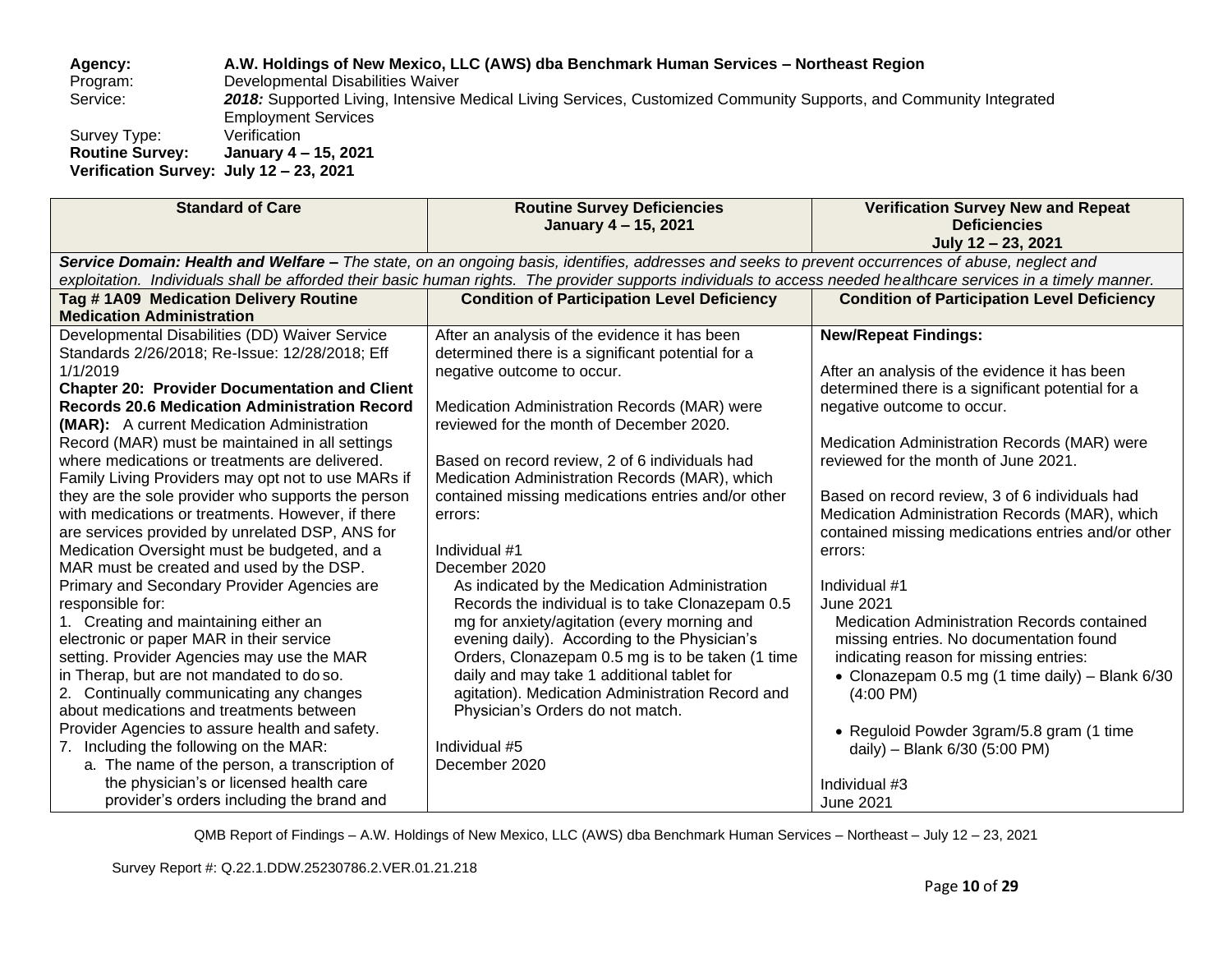| generic names for all ordered routine and<br>PRN medications or treatments, and the          | <b>Medication Administration Records contained</b><br>missing entries. No documentation found | As indicated by the Medication Administration<br>Records the individual is to take Famotidine 20 |
|----------------------------------------------------------------------------------------------|-----------------------------------------------------------------------------------------------|--------------------------------------------------------------------------------------------------|
| diagnoses for which the medications or                                                       | indicating reason for missing entries:                                                        | mg (1 time daily). According to the Physician's                                                  |
| treatments are prescribed;                                                                   | • Mineral Oil, Heavy (1 time weekly) - Blank 12/1 -                                           | Orders, Famotidine 40 mg is to be taken (1 time                                                  |
| b. The prescribed dosage, frequency and                                                      | 30 (7:00 PM)                                                                                  | daily). Medication Administration Record and                                                     |
| method or route of administration; times                                                     |                                                                                               | Physician's Orders do not match.                                                                 |
| and dates of administration for all ordered                                                  |                                                                                               |                                                                                                  |
| routine or PRN prescriptions or treatments;                                                  |                                                                                               | As indicated by the Medication Administration                                                    |
| over the counter (OTC) or "comfort"                                                          |                                                                                               | Records the individual is to take Reguloid                                                       |
| medications or treatments and all self-                                                      |                                                                                               | Powder 3 gram/5.8 gram (2 times daily).                                                          |
| selected herbal or vitamin therapy;                                                          |                                                                                               | According to the Physician's Orders, SM Fiber                                                    |
| c. Documentation of all time limited or                                                      |                                                                                               | Smooth Texture Powder SF 3 gram/5.8 gram is                                                      |
| discontinued medications or treatments;                                                      |                                                                                               | to be taken (1 time daily). Medication<br>Administration Record and Physician's Orders do        |
| d. The initials of the individual administering<br>or assisting with the medication delivery |                                                                                               | not match.                                                                                       |
| and a signature page or electronic record                                                    |                                                                                               |                                                                                                  |
| that designates the full name                                                                |                                                                                               | Individual #7                                                                                    |
| corresponding to the initials;                                                               |                                                                                               | <b>June 2021</b>                                                                                 |
| e. Documentation of refused, missed, or held                                                 |                                                                                               | As indicated by the Medication Administration                                                    |
| medications or treatments;                                                                   |                                                                                               | Records the individual takes Montelukast Sod 10                                                  |
| f. Documentation of any allergic                                                             |                                                                                               | mg (1 time daily) 7:00 pm. According to the                                                      |
| reaction that occurred due to                                                                |                                                                                               | Physician's Orders, the individual is to take                                                    |
| medication or treatments; and                                                                |                                                                                               | Montelukast Sod F/C 10 mg (1 time daily) in the                                                  |
| g. For PRN medications or treatments:                                                        |                                                                                               | morning. Medication Administration Record and                                                    |
| i. instructions for the use of the PRN                                                       |                                                                                               | Physician's Orders do not match.                                                                 |
| medication or treatment which must                                                           |                                                                                               |                                                                                                  |
| include observable signs/symptoms or                                                         |                                                                                               |                                                                                                  |
| circumstances in which the medication or<br>treatment is to be used and the number of        |                                                                                               |                                                                                                  |
| doses that may be used in a 24-hour                                                          |                                                                                               |                                                                                                  |
| period:                                                                                      |                                                                                               |                                                                                                  |
| ii. clear documentation that the DSP                                                         |                                                                                               |                                                                                                  |
| contacted the agency nurse prior to                                                          |                                                                                               |                                                                                                  |
| assisting with the medication or                                                             |                                                                                               |                                                                                                  |
| treatment, unless the DSP is a Family                                                        |                                                                                               |                                                                                                  |
| Living Provider related by affinity of                                                       |                                                                                               |                                                                                                  |
| consanguinity; and                                                                           |                                                                                               |                                                                                                  |
| iii. documentation of the effectiveness                                                      |                                                                                               |                                                                                                  |
| of the PRN medication or treatment.                                                          |                                                                                               |                                                                                                  |
| <b>Chapter 10 Living Care Arrangements</b>                                                   |                                                                                               |                                                                                                  |
| 10.3.4 Medication Assessment and Delivery:                                                   |                                                                                               |                                                                                                  |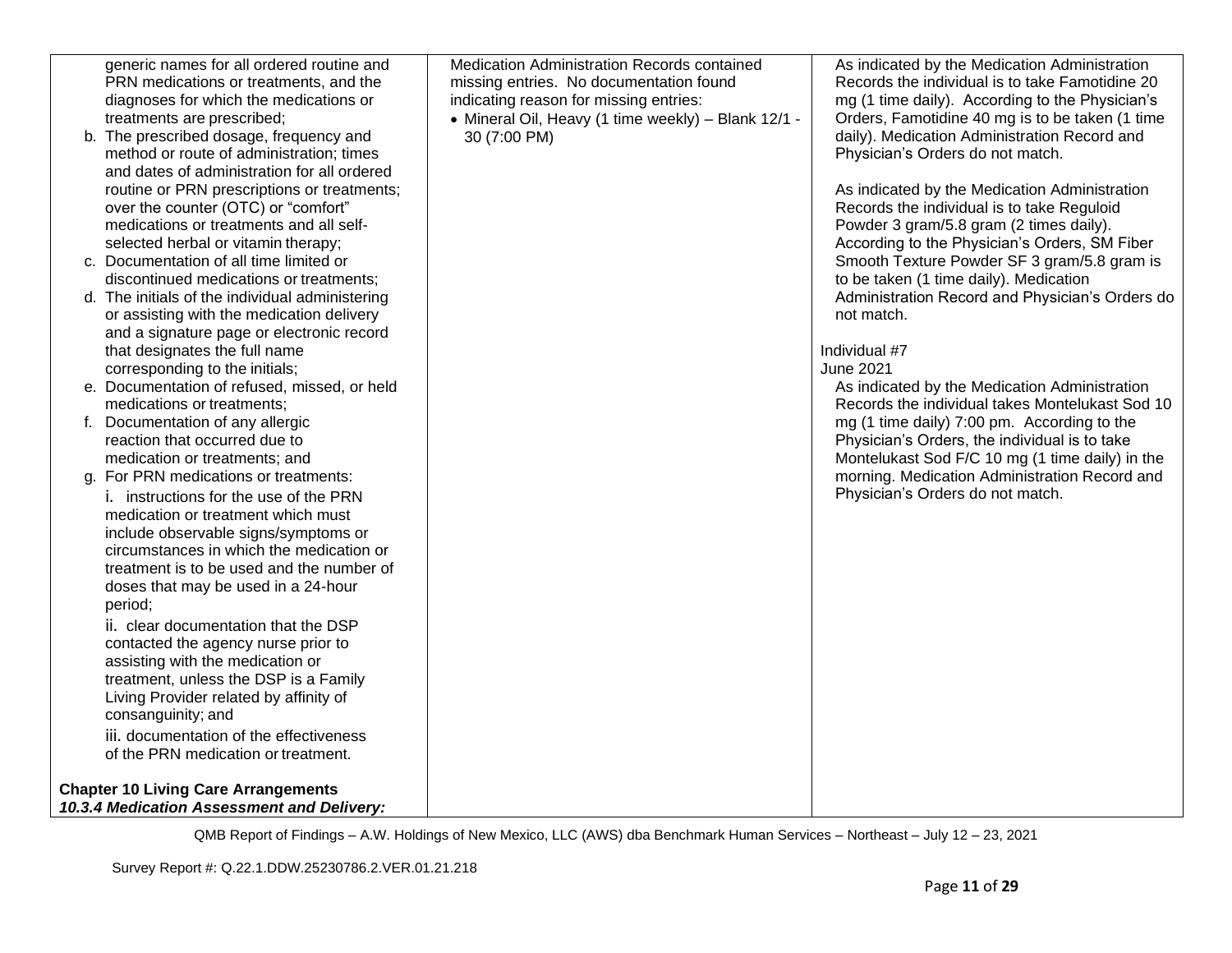| Living Supports Provider Agencies must support                      |  |
|---------------------------------------------------------------------|--|
| and comply with:                                                    |  |
| 1. the processes identified in the DDSD AWMD                        |  |
| training;                                                           |  |
| 2. the nursing and DSP functions identified in                      |  |
| the Chapter 13.3 Part 2- Adult Nursing                              |  |
| Services;                                                           |  |
| 3. all Board of Pharmacy regulations as noted in                    |  |
| Chapter 16.5 Board of Pharmacy; and                                 |  |
| 4. documentation requirements in a                                  |  |
| Medication Administration Record (MAR) as                           |  |
| described in Chapter 20.6 Medication                                |  |
| Administration Record (MAR).                                        |  |
| NMAC 16.19.11.8 MINIMUM STANDARDS:                                  |  |
|                                                                     |  |
| A. MINIMUM STANDARDS FOR THE<br>DISTRIBUTION, STORAGE, HANDLING AND |  |
| RECORD KEEPING OF DRUGS:                                            |  |
| (d) The facility shall have a Medication                            |  |
| Administration Record (MAR) documenting                             |  |
| medication administered to residents, including                     |  |
| over-the-counter medications. This                                  |  |
| documentation shall include:                                        |  |
| Name of resident;<br>(i)                                            |  |
| (ii)<br>Date given;                                                 |  |
| (iii) Drug product name;                                            |  |
| (iv) Dosage and form;                                               |  |
| Strength of drug;<br>(v)                                            |  |
| (vi) Route of administration;                                       |  |
| (vii) How often medication is to be taken;                          |  |
| (viii) Time taken and staff initials;                               |  |
| (ix) Dates when the medication is                                   |  |
| discontinued or changed;                                            |  |
| The name and initials of all staff<br>(x)                           |  |
| administering medications.                                          |  |
|                                                                     |  |
| <b>Model Custodial Procedure Manual</b>                             |  |
| <b>D. Administration of Drugs</b>                                   |  |
| Unless otherwise stated by practitioner, patients                   |  |
| will not be allowed to administer their own                         |  |
| medications.                                                        |  |
| Document the practitioner's order authorizing the                   |  |
| self-administration of medications.                                 |  |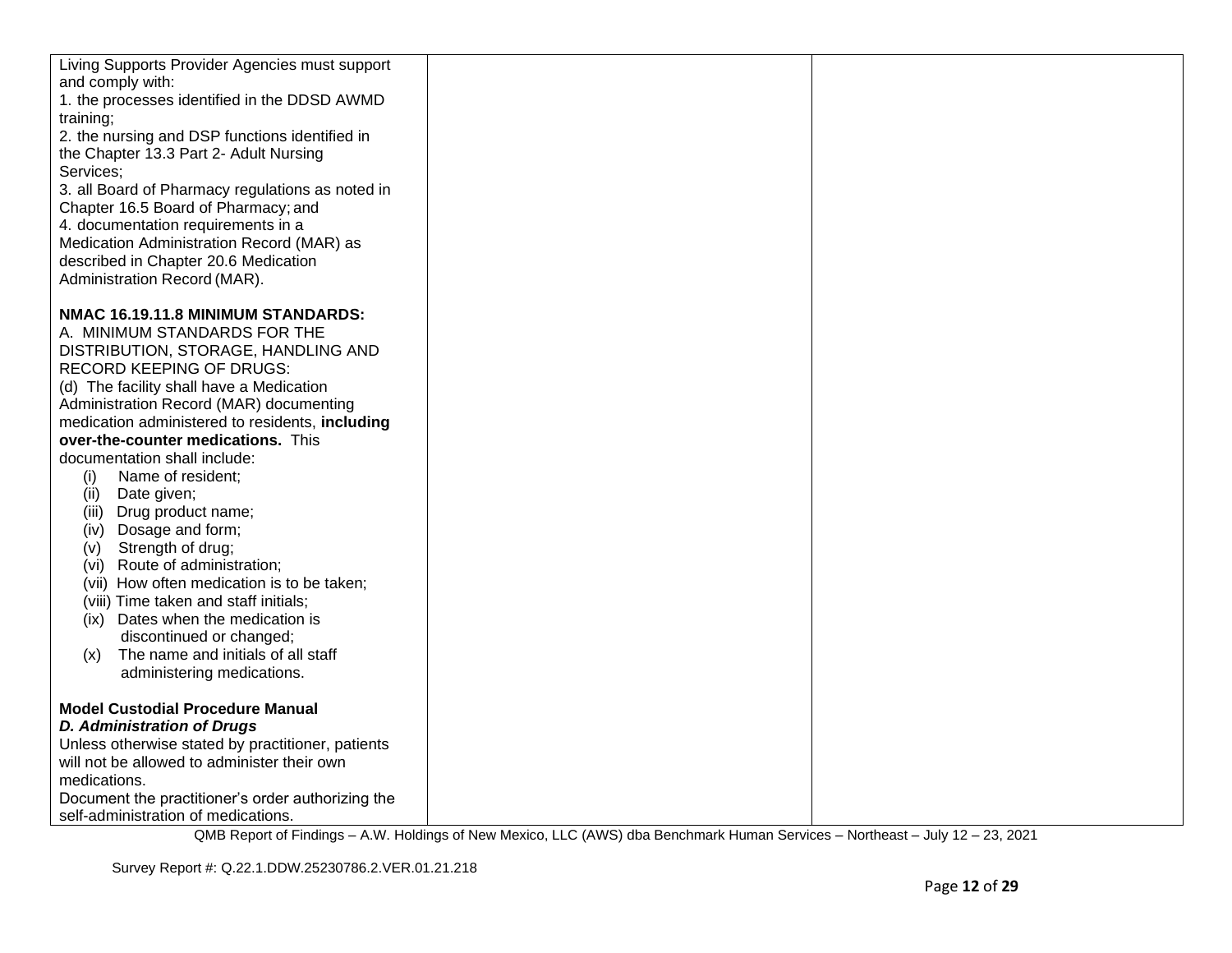| All PRN (As needed) medications shall have<br>complete detail instructions regarding the<br>administering of the medication. This shall include:<br>> symptoms that indicate the use of the<br>medication,<br>→ exact dosage to be used, and<br>→ the exact amount to be used in a 24-hour<br>period. |  |
|-------------------------------------------------------------------------------------------------------------------------------------------------------------------------------------------------------------------------------------------------------------------------------------------------------|--|
|                                                                                                                                                                                                                                                                                                       |  |
|                                                                                                                                                                                                                                                                                                       |  |
|                                                                                                                                                                                                                                                                                                       |  |
|                                                                                                                                                                                                                                                                                                       |  |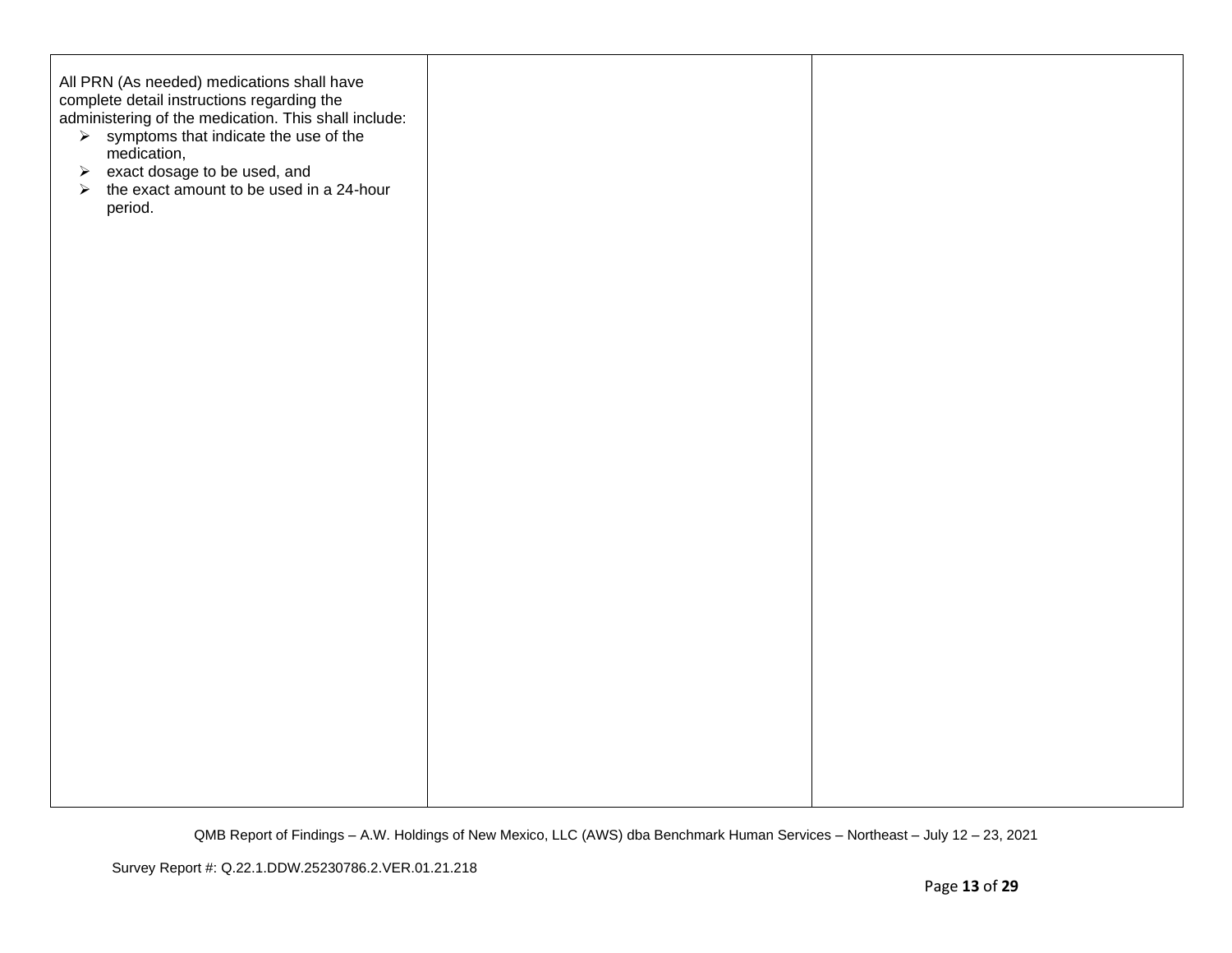| Tag #1A09.1 Medication Delivery PRN                  | <b>Condition of Participation Level Deficiency</b>  | <b>Condition of Participation Level Deficiency</b> |
|------------------------------------------------------|-----------------------------------------------------|----------------------------------------------------|
| <b>Medication Administration</b>                     |                                                     |                                                    |
| Developmental Disabilities (DD) Waiver Service       | After an analysis of the evidence it has been       | <b>New/Repeat Findings:</b>                        |
| Standards 2/26/2018; Re-Issue: 12/28/2018; Eff       | determined there is a significant potential for a   |                                                    |
| 1/1/2019                                             | negative outcome to occur.                          | After an analysis of the evidence it has been      |
| <b>Chapter 20: Provider Documentation and Client</b> |                                                     | determined there is a significant potential for a  |
| <b>Records 20.6 Medication Administration Record</b> | Medication Administration Records (MAR) were        | negative outcome to occur.                         |
| (MAR): A current Medication Administration           | reviewed for the month of December 2020.            |                                                    |
| Record (MAR) must be maintained in all settings      |                                                     | Medication Administration Records (MAR) were       |
| where medications or treatments are delivered.       | Based on record review, 5 of 6 individuals had PRN  | reviewed for the month of June 2021.               |
| Family Living Providers may opt not to use MARs if   | Medication Administration Records (MAR), which      |                                                    |
| they are the sole provider who supports the person   | contained missing elements as required by standard: | Based on record review, 4 of 6 individuals had     |
| with medications or treatments. However, if there    |                                                     | PRN Medication Administration Records (MAR),       |
| are services provided by unrelated DSP, ANS for      | Individual #1                                       | which contained missing elements as required by    |
| Medication Oversight must be budgeted, and a         | December 2020                                       | standard:                                          |
| MAR must be created and used by the DSP.             | Medication Administration Records contain the       |                                                    |
| Primary and Secondary Provider Agencies are          | following medications. No Physician's Orders were   | Individual #1                                      |
| responsible for:                                     | found for the following medications:                | <b>June 2021</b>                                   |
| 1. Creating and maintaining either an                | • Milk of Magnesia Suspension 30 ml (PRN)           | Medication Administration Records contain the      |
| electronic or paper MAR in their service             |                                                     | following medications. No Physician's Orders       |
| setting. Provider Agencies may use the MAR           | Individual #3                                       | were found for the following medications:          |
| in Therap, but are not mandated to do so.            | December 2020                                       | • Acetaminophen 500 mg (PRN)                       |
| 2. Continually communicating any changes             | As indicated by the Medication Administration       |                                                    |
| about medications and treatments between             | Records the individual is to take Ibuprofen 800 mg  | • Debrox 6.5% Ear Drops (PRN)                      |
| Provider Agencies to assure health and safety.       | 1 tablet, twice daily (PRN). According to the       |                                                    |
| 7. Including the following on the MAR:               | Physician's Orders, Ibuprofen 800 mg 1 tablet is to | • Milk of Magnesia Suspension 400 mg/5mL           |
| a. The name of the person, a transcription of        | be taken 3 times daily or as needed. Medication     | (PRN)                                              |
| the physician's or licensed health care              | Administration Record and Physician's Orders do     |                                                    |
| provider's orders including the brand and            | not match.                                          | Individual #3                                      |
| generic names for all ordered routine and            |                                                     | <b>June 2021</b>                                   |
| PRN medications or treatments, and the               | As indicated by the Medication Administration       | As indicated by the Medication Administration      |
| diagnoses for which the medications or               | Records the individual is to take Mucinex ER 600    | Records the individual is to take Mucinex ER 600   |
| treatments are prescribed;                           | mg 1 tablet (PRN). According to the Physician's     | mg twice daily (PRN). According to the             |
| b. The prescribed dosage, frequency and              | Orders, Med Mucinex fast-max cold flu 5-325-200,    | Physician's Orders, Mucinex Fast-Max Cold-Flu      |
| method or route of administration; times             | 1 tablet is to be taken every 4-6 hours daily or as | 5-325-200 is to be taken every 4 to 6 hours daily  |
| and dates of administration for all ordered          | needed. Medication Administration Record and        | or as needed. Medication Administration Record     |
| routine or PRN prescriptions or treatments;          | Physician's Orders do not match.                    | and Physician's Orders do not match.               |
| over the counter (OTC) or "comfort"                  |                                                     |                                                    |
| medications or treatments and all self-              | Medication Administration Records contain the       | Medication Administration Records contain the      |
| selected herbal or vitamin therapy;                  | following medications. No Physician's Orders were   | following medications. No Physician's Orders       |
| c. Documentation of all time limited or              | found for the following medications:                | were found for the following medications:          |
| discontinued medications or treatments;              | • Milk of Magnesia Suspension 400mg/5 ml-(PRN)      | • Ketotifen Fum 0.025% Eye Drops (PRN)             |
| d. The initials of the individual administering      |                                                     |                                                    |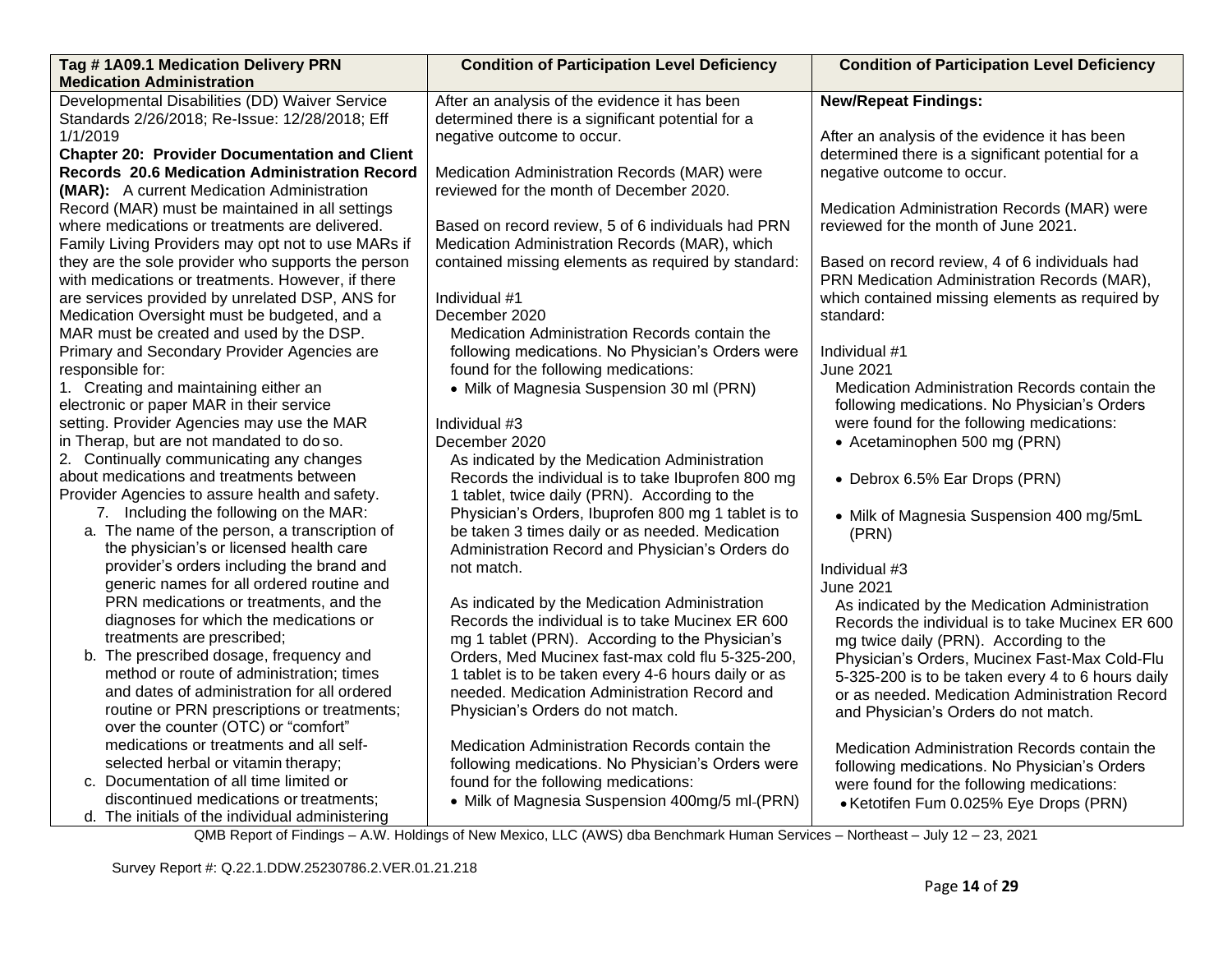| or assisting with the medication delivery                                  |                                                                             |                                                   |
|----------------------------------------------------------------------------|-----------------------------------------------------------------------------|---------------------------------------------------|
| and a signature page or electronic record                                  | • Robitussin Couch-Chest DM Liquid 5-100mg/5ml                              | . Milk of Magnesia Suspension 400 mg/5 mL         |
| that designates the full name                                              | (PRN)                                                                       | (PRN)                                             |
| corresponding to the initials;                                             |                                                                             |                                                   |
| e. Documentation of refused, missed, or held<br>medications or treatments; | • Tinactin 1% cream (PRN)                                                   | . Robitussin Cough-Chest DM Liquid 10 mL<br>(PRN) |
| f. Documentation of any allergic                                           | Individual #4                                                               |                                                   |
| reaction that occurred due to                                              | December 2020                                                               | • Tinactin 1% Cream (PRN)                         |
| medication or treatments; and                                              | Medication Administration Records contain the                               |                                                   |
| g. For PRN medications or treatments:                                      | following medications. No Physician's Orders were                           | Individual #4                                     |
| i. instructions for the use of the PRN                                     | found for the following medications:                                        | June 2021                                         |
| medication or treatment which must                                         | • Lorazepam 0.5 mg (PRN)                                                    | Medication Administration Records contain the     |
| include observable signs/symptoms or                                       |                                                                             | following medications. No Physician's Orders      |
| circumstances in which the medication or                                   | Individual #6                                                               | were found for the following medications:         |
| treatment is to be used and the number of                                  | December 2020                                                               | • Lorazepam 0.5 mg (PRN)                          |
| doses that may be used in a 24-hour                                        | No Effectiveness was noted on the Medication                                |                                                   |
| period;                                                                    | Administration Record for the following PRN                                 | · Pepto-Bismol Suspension 262 mg/15 mL            |
| ii. clear documentation that the DSP                                       | medication:                                                                 | (PRN)                                             |
| contacted the agency nurse prior to                                        | • Milk of Magnesia Oral Suspension 400mg/5mL -                              |                                                   |
| assisting with the medication or                                           | PRN - 12/10 and 12/19 (given 1 time)                                        | Individual #5                                     |
| treatment, unless the DSP is a Family                                      |                                                                             | June 2021                                         |
| Living Provider related by affinity of                                     | . Pepto-Bismol Oral Suspension 262/15 mL -                                  | Medication Administration Records contain the     |
| consanguinity; and                                                         | $PRN - 12/5$ (given 1 time)                                                 | following medications. No Physician's Orders      |
| iii. documentation of the effectiveness                                    |                                                                             | were found for the following medications:         |
| of the PRN medication or treatment.                                        | . Robitussin Cough-Chest DM Liq 5-100mg/5 ml -<br>PRN - 12/4 (given 1 time) | . Nystatin 100,000 unit/mL susp (PRN)             |
| <b>Chapter 10 Living Care Arrangements</b>                                 |                                                                             | • Triamcinolone 0.1% Cream (PRN)                  |
| 10.3.4 Medication Assessment and Delivery:                                 | Individual #7                                                               |                                                   |
| Living Supports Provider Agencies must support                             | December 2020                                                               |                                                   |
| and comply with:                                                           | No Effectiveness was noted on the Medication                                |                                                   |
| 1. the processes identified in the DDSD                                    | Administration Record for the following PRN                                 |                                                   |
| AWMD training;                                                             | medication:                                                                 |                                                   |
| 2. the nursing and DSP functions identified in                             | .Docusate Sodium 100 mg - PRN - 12/5, 12/7,                                 |                                                   |
| the Chapter 13.3 Part 2- Adult Nursing                                     | 12/21, and 12/22 (given 1 time)                                             |                                                   |
| Services:                                                                  |                                                                             |                                                   |
| 3. all Board of Pharmacy regulations as noted in                           | Medication Administration Records contain the                               |                                                   |
| Chapter 16.5 Board of Pharmacy; and                                        | following medications. No Physician's Orders were                           |                                                   |
| 4. documentation requirements in a                                         | found for the following medications:                                        |                                                   |
| Medication Administration Record (MAR) as                                  | • Pataday 0.2% Eye Drops (PRN)                                              |                                                   |
| described in Chapter 20.6 Medication                                       |                                                                             |                                                   |
| Administration Record (MAR).                                               | • Pepto-Bismol Suspension 30 ml (PRN)                                       |                                                   |
|                                                                            |                                                                             |                                                   |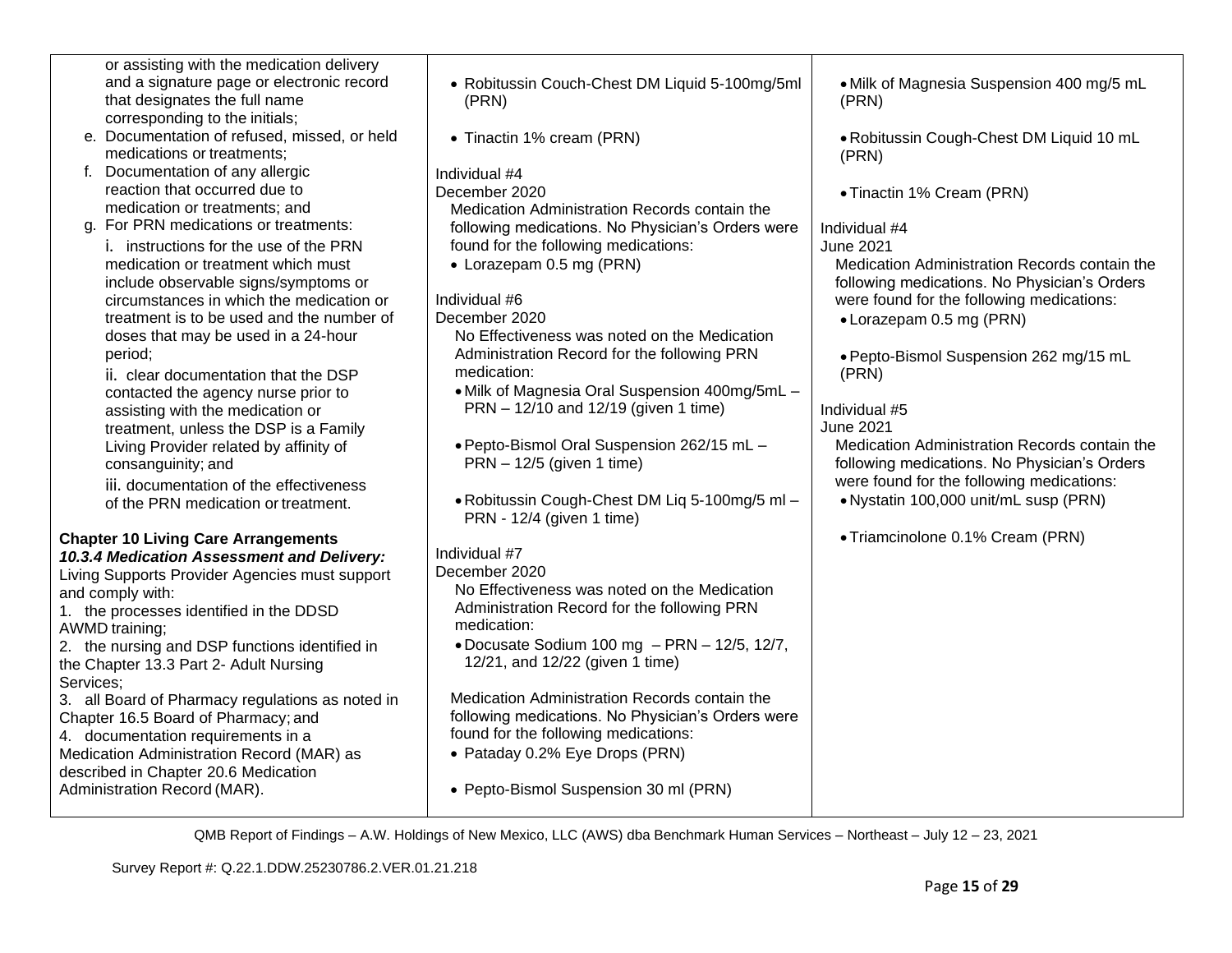| Tag #1A09.1.0 Medication Delivery                    | <b>Standard Level Deficiency</b>                    | <b>Standard Level Deficiency</b>                |  |
|------------------------------------------------------|-----------------------------------------------------|-------------------------------------------------|--|
| <b>PRN Medication Administration</b>                 |                                                     |                                                 |  |
| Developmental Disabilities (DD) Waiver Service       | Medication Administration Records (MAR) were        | <b>New/Repeat Findings:</b>                     |  |
| Standards 2/26/2018; Re-Issue: 12/28/2018; Eff       | reviewed for the month of December 2020.            |                                                 |  |
| 1/1/2019                                             |                                                     | Medication Administration Records (MAR) were    |  |
| <b>Chapter 20: Provider Documentation and Client</b> | Based on record review, 1 of 6 individuals had PRN  | reviewed for the month of June 2021.            |  |
| Records 20.6 Medication Administration               | Medication Administration Records (MAR), which      |                                                 |  |
| Record (MAR): A current Medication                   | contained missing elements as required by standard: | Based on record review, 5 of 6 individuals had  |  |
| Administration Record (MAR) must be maintained in    |                                                     | PRN Medication Administration Records (MAR),    |  |
| all settings where medications or treatments are     | Individual #1                                       | which contained missing elements as required by |  |
| delivered. Family Living Providers may opt not to    | December 2020                                       | standard:                                       |  |
| use MARs if they are the sole provider who           | Medication Administration Records did not contain   |                                                 |  |
| supports the person with medications or treatments.  | the exact amount to be used in a 24-hour period:    | Individual #1                                   |  |
| However, if there are services provided by           | • Clonazepam 0.5 mg (PRN)                           | <b>June 2021</b>                                |  |
| unrelated DSP, ANS for Medication Oversight must     |                                                     | Medication Administration Records did not       |  |
| be budgeted, and a MAR must be created and used      |                                                     | contain the exact amount to be used in a 24-    |  |
| by the DSP.                                          |                                                     | hour period:                                    |  |
| Primary and Secondary Provider Agencies are          |                                                     | • Artificial Tear 1.4% (PRN)                    |  |
| responsible for:                                     |                                                     |                                                 |  |
| 1. Creating and maintaining either an                |                                                     | • Clonazepam 0.5 mg (PRN)                       |  |
| electronic or paper MAR in their service             |                                                     |                                                 |  |
| setting. Provider Agencies may use the MAR           |                                                     | • Diphenhydramine 25 mg (PRN)                   |  |
| in Therap, but are not mandated to do so.            |                                                     |                                                 |  |
| 2. Continually communicating any changes             |                                                     | • Lactulose 10 gm/15 ml (PRN)                   |  |
| about medications and treatments between             |                                                     |                                                 |  |
| Provider Agencies to assure health and safety.       |                                                     | • Milk of Magnesia Suspension 400 mg/5mL        |  |
| 7. Including the following on the MAR:               |                                                     | (PRN)                                           |  |
| a. The name of the person, a transcription of        |                                                     |                                                 |  |
| the physician's or licensed health care              |                                                     | Individual #3                                   |  |
| provider's orders including the brand and            |                                                     | <b>June 2021</b>                                |  |
| generic names for all ordered routine and            |                                                     | Medication Administration Records did not       |  |
| PRN medications or treatments, and the               |                                                     | contain the exact amount to be used in a 24-    |  |
| diagnoses for which the medications or               |                                                     | hour period:                                    |  |
| treatments are prescribed;                           |                                                     | • Diphenhydramine 25 mg (PRN)                   |  |
| b. The prescribed dosage, frequency and              |                                                     |                                                 |  |
| method or route of administration; times             |                                                     | • Ketotifen Fum 0.025% Eye Drops (PRN)          |  |
| and dates of administration for all ordered          |                                                     |                                                 |  |
| routine or PRN prescriptions or treatments;          |                                                     | • Saline Nasal Irrigation (PRN)                 |  |
| over the counter (OTC) or "comfort"                  |                                                     |                                                 |  |
| medications or treatments and all self-              |                                                     | Individual #4                                   |  |
| selected herbal or vitamin therapy;                  |                                                     | <b>June 2021</b>                                |  |
| c. Documentation of all time limited or              |                                                     |                                                 |  |
| discontinued medications or treatments;              |                                                     |                                                 |  |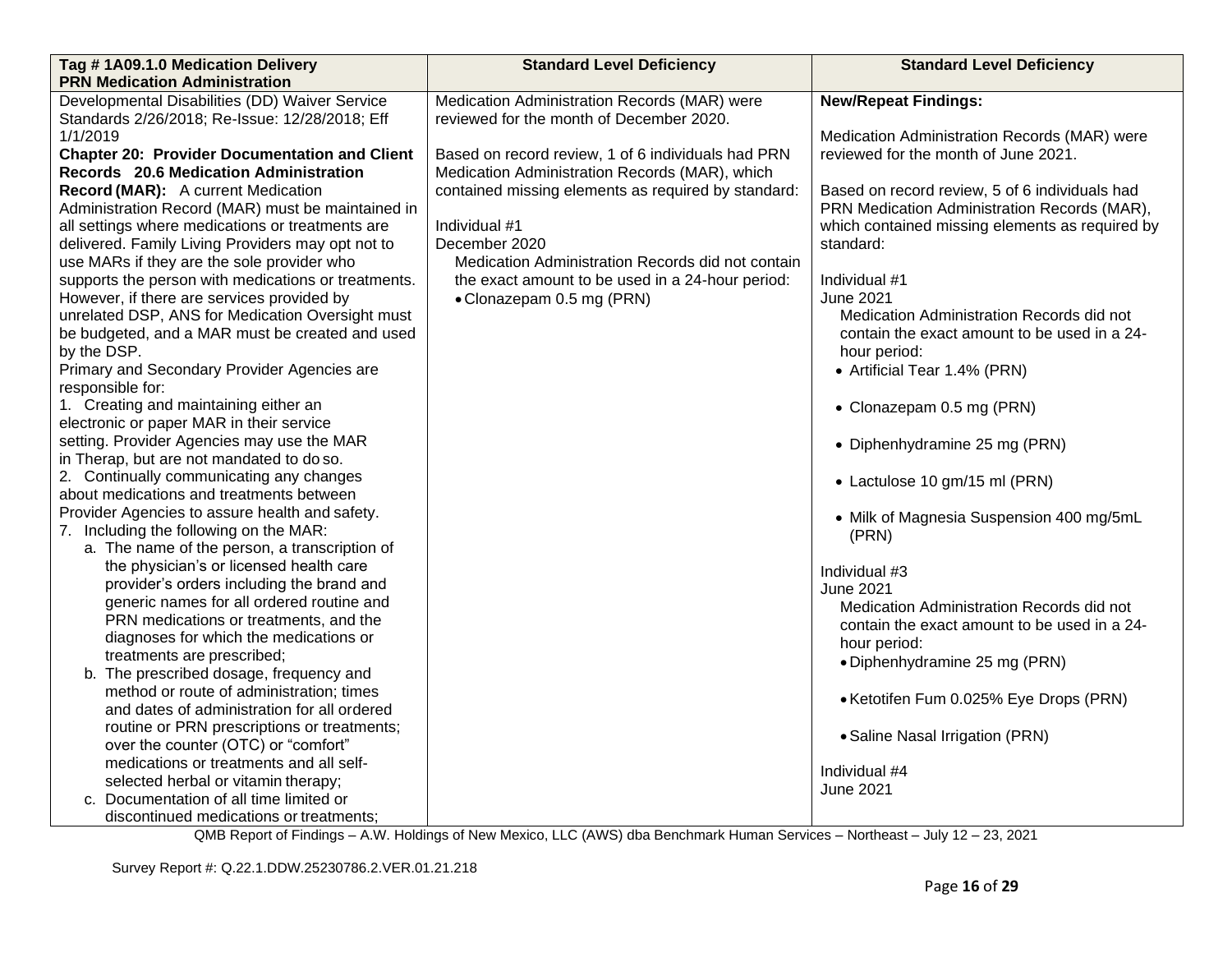|           | d. The initials of the individual administering                                          | Medication Administration Records did not    |
|-----------|------------------------------------------------------------------------------------------|----------------------------------------------|
|           | or assisting with the medication delivery                                                | contain the exact amount to be used in a 24- |
|           | and a signature page or electronic record                                                | hour period:                                 |
|           | that designates the full name                                                            | • Artificial Tears (PRN)                     |
|           | corresponding to the initials;                                                           |                                              |
|           | e. Documentation of refused, missed, or held                                             | • Milk of Magnesia Suspension 400 mg/5 mL    |
|           | medications or treatments;                                                               | (PRN)                                        |
|           | f. Documentation of any allergic                                                         |                                              |
|           | reaction that occurred due to                                                            |                                              |
|           | medication or treatments; and                                                            | • Lorazepam 0.5 mg (PRN)                     |
|           | g. For PRN medications or treatments:                                                    |                                              |
|           |                                                                                          | Individual #5                                |
|           | i. instructions for the use of the PRN                                                   | <b>June 2021</b>                             |
|           | medication or treatment which must                                                       | Medication Administration Records did not    |
|           | include observable signs/symptoms or                                                     | contain the exact amount to be used in a 24- |
|           | circumstances in which the medication or                                                 | hour period:                                 |
|           | treatment is to be used and the number of                                                | • Lorazepam 1 mg (PRN)                       |
|           | doses that may be used in a 24-hour                                                      |                                              |
|           | period;                                                                                  | Individual #6                                |
|           | ii. clear documentation that the DSP                                                     | <b>June 2021</b>                             |
|           | contacted the agency nurse prior to                                                      | Medication Administration Records did not    |
|           | assisting with the medication or                                                         | contain the exact amount to be used in a 24- |
|           | treatment, unless the DSP is a Family                                                    | hour period:                                 |
|           | Living Provider related by affinity of                                                   | • Diazepam 2 mg (PRN)                        |
|           | consanguinity; and                                                                       |                                              |
|           | iii. documentation of the effectiveness                                                  | • Famotidine 20 mg (PRN)                     |
|           | of the PRN medication or treatment.                                                      |                                              |
|           |                                                                                          | • Flonase Allergy RIf 50 mcg (PRN)           |
|           |                                                                                          |                                              |
|           | <b>Chapter 10 Living Care Arrangements</b><br>10.3.4 Medication Assessment and Delivery: |                                              |
|           |                                                                                          |                                              |
|           | Living Supports Provider Agencies must support                                           |                                              |
|           | and comply with:                                                                         |                                              |
|           | 1. the processes identified in the DDSD                                                  |                                              |
|           | AWMD training;                                                                           |                                              |
|           | 2. the nursing and DSP functions identified in                                           |                                              |
|           | the Chapter 13.3 Part 2- Adult Nursing                                                   |                                              |
| Services; |                                                                                          |                                              |
|           | 3. all Board of Pharmacy regulations as noted in                                         |                                              |
|           | Chapter 16.5 Board of Pharmacy; and                                                      |                                              |
|           | 4. documentation requirements in a Medication                                            |                                              |
|           | Administration Record (MAR) as described in                                              |                                              |
|           | Chapter 20.6 Medication Administration Record                                            |                                              |
| $(MAR)$ . |                                                                                          |                                              |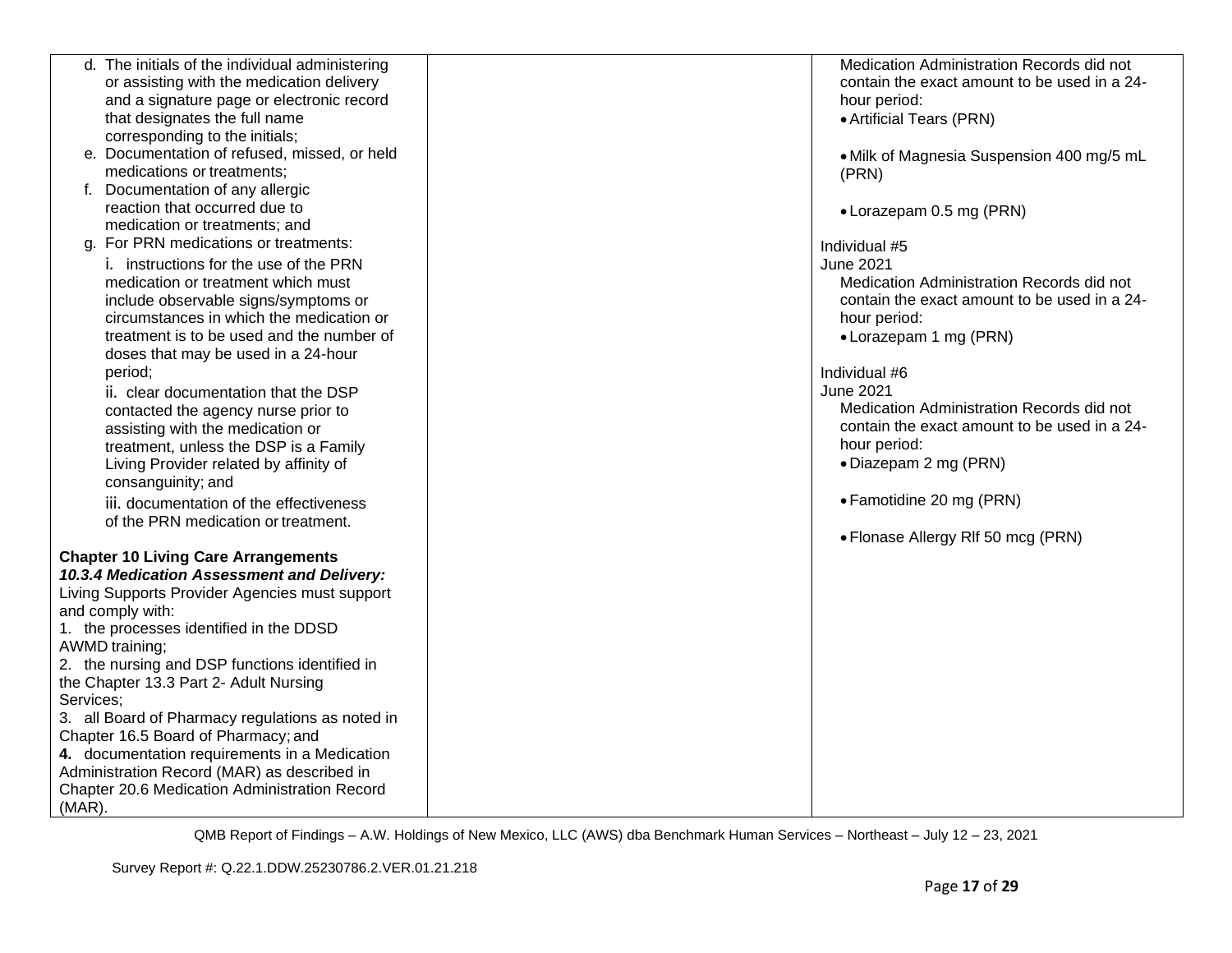| Tag # 1A09.2 Medication Delivery Nurse<br><b>Approval for PRN Medication</b>                    | <b>Condition of Participation Level Deficiency</b>  | <b>Condition of Participation Level Deficiency</b> |
|-------------------------------------------------------------------------------------------------|-----------------------------------------------------|----------------------------------------------------|
| Developmental Disabilities (DD) Waiver Service                                                  | After an analysis of the evidence it has been       | <b>New/Repeat Findings:</b>                        |
| Standards 2/26/2018; Re-Issue: 12/28/2018; Eff                                                  | determined there is a significant potential for a   |                                                    |
| 1/1/2019                                                                                        | negative outcome to occur.                          | After an analysis of the evidence it has been      |
| Chapter 13 Nursing Services: 13.2.12                                                            |                                                     | determined there is a significant potential for a  |
| <b>Medication Delivery:</b> Nurses are required to:                                             | Based on record review, the Agency did not maintain | negative outcome to occur.                         |
| 1. Be aware of the New Mexico Nurse Practice                                                    | documentation of PRN authorization as required by   |                                                    |
| Act, and Board of Pharmacy standards and                                                        | standard for 1 of 6 Individuals.                    | Based on record review, the Agency did not         |
| regulations.                                                                                    |                                                     | maintain documentation of PRN authorization as     |
| 2. Communicate with the Primary Care                                                            | Individual #6                                       | required by standard for 1 of 6 Individuals.       |
| Practitioner and relevant specialists regarding                                                 | December 2020                                       |                                                    |
| medications and any concerns with medications or                                                | No documentation of the verbal authorization from   | Individual #7                                      |
| side effects.                                                                                   | the Agency nurse prior to each                      | <b>June 2021</b>                                   |
| 3. Educate the person, guardian, family, and IDT                                                | administration/assistance of PRN medication was     | No documentation of the verbal authorization       |
| regarding the use and implications of medications                                               | found for the following PRN medication:             | from the Agency nurse prior to each                |
| as needed.                                                                                      | · Pepto-Bismol Oral Suspension 262/15 ml - PRN      | administration/assistance of PRN medication        |
| 4. Administer medications when required, such as                                                | $-12/5$ (given 1 time)                              | was found for the following PRN medication:        |
| intravenous medications; other specific injections;                                             |                                                     | • Docusate Sodium 100 mg - PRN - 6/12 (given       |
| via NG tube; non-premixed nebulizer treatments or                                               |                                                     | 1 time)                                            |
| new prescriptions that have an ordered                                                          |                                                     |                                                    |
| assessment.                                                                                     |                                                     |                                                    |
| 5. Monitor the MAR or treatment records at least                                                |                                                     |                                                    |
| monthly for accuracy, PRN use and errors.<br>Respond to calls requesting delivery of PRNs<br>6. |                                                     |                                                    |
| from AWMD trained DSP and non-related                                                           |                                                     |                                                    |
| (surrogate or host) Family Living Provider Agencies.                                            |                                                     |                                                    |
| 7. Assure that orders for PRN medications or                                                    |                                                     |                                                    |
| treatments have:                                                                                |                                                     |                                                    |
| a. clear instructions for use;                                                                  |                                                     |                                                    |
| b. observable signs/symptoms or                                                                 |                                                     |                                                    |
| circumstances in which the medication is to                                                     |                                                     |                                                    |
| be used or withheld; and                                                                        |                                                     |                                                    |
| c. documentation of the response to and                                                         |                                                     |                                                    |
| effectiveness of the PRN medication                                                             |                                                     |                                                    |
| administered.                                                                                   |                                                     |                                                    |
| 8. Monitor the person's response to the use of                                                  |                                                     |                                                    |
| routine or PRN pain medication and contact the                                                  |                                                     |                                                    |
| prescriber as needed regarding its effectiveness.                                               |                                                     |                                                    |
| 9. Assure clear documentation when PRN                                                          |                                                     |                                                    |
| medications are used, to include:                                                               |                                                     |                                                    |
| a. DSP contact with nurse prior to assisting                                                    |                                                     |                                                    |
| with medication.                                                                                |                                                     |                                                    |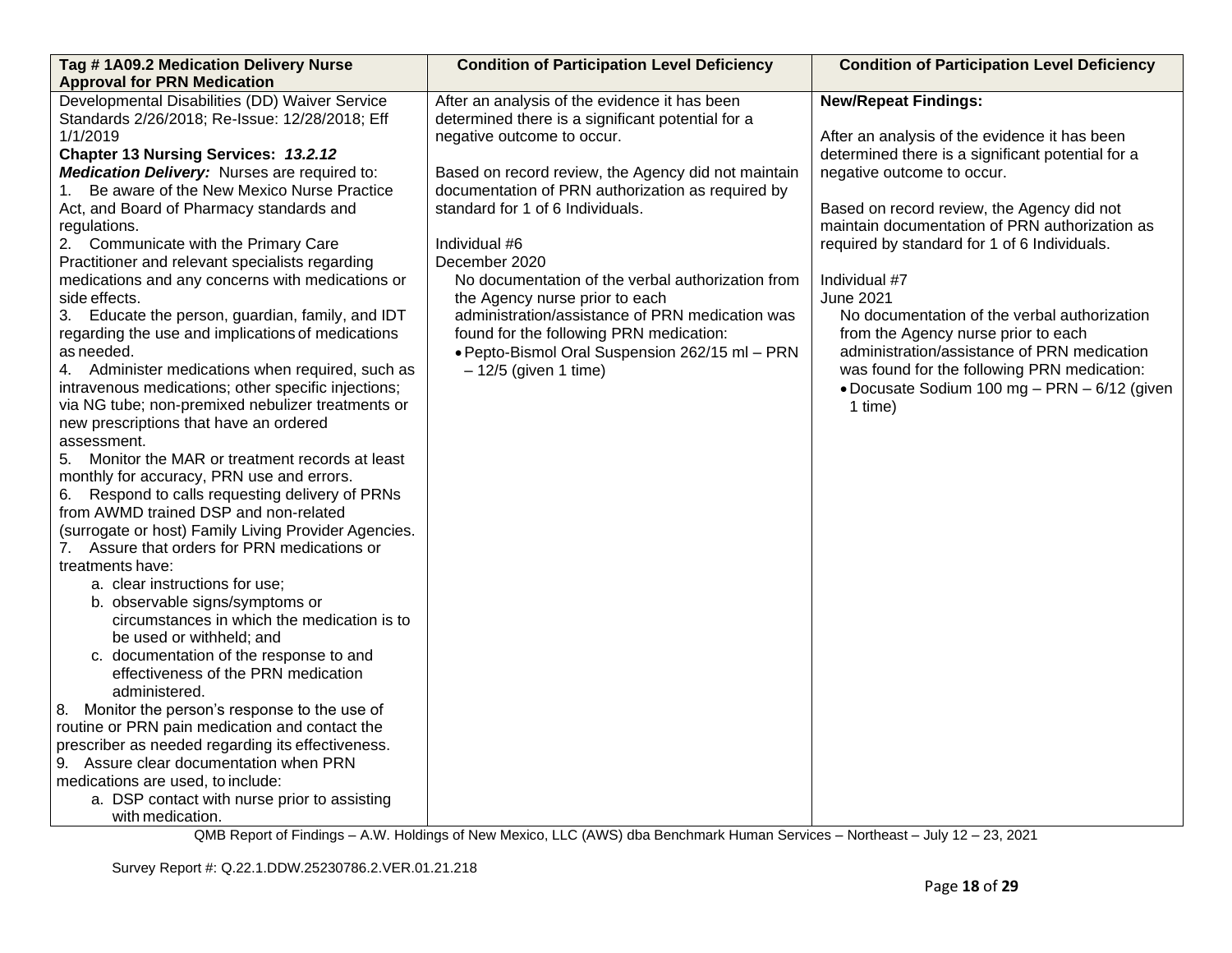| The only exception to prior consultation<br>i. |  |
|------------------------------------------------|--|
| with the agency nurse is to administer         |  |
| selected emergency medications as listed       |  |
| on the Publications section of the DOH-        |  |
| <b>DDSD -Clinical Services Website</b>         |  |
| https://nmhealth.org/about/ddsd/pgsv/clinica   |  |
| $\mathsf{I}/\mathsf{I}$                        |  |
| b. Nursing instructions for use of the         |  |
| medication.                                    |  |
| c. Nursing follow-up on the results of the PRN |  |
| use.                                           |  |
| d. When the nurse administers the PRN          |  |
| medication, the reasons why the                |  |
| medications were given and the person's        |  |
| response to the medication.                    |  |
|                                                |  |
|                                                |  |
|                                                |  |
|                                                |  |
|                                                |  |
|                                                |  |
|                                                |  |
|                                                |  |
|                                                |  |
|                                                |  |
|                                                |  |
|                                                |  |
|                                                |  |
|                                                |  |
|                                                |  |
|                                                |  |
|                                                |  |
|                                                |  |
|                                                |  |
|                                                |  |
|                                                |  |
|                                                |  |
|                                                |  |
|                                                |  |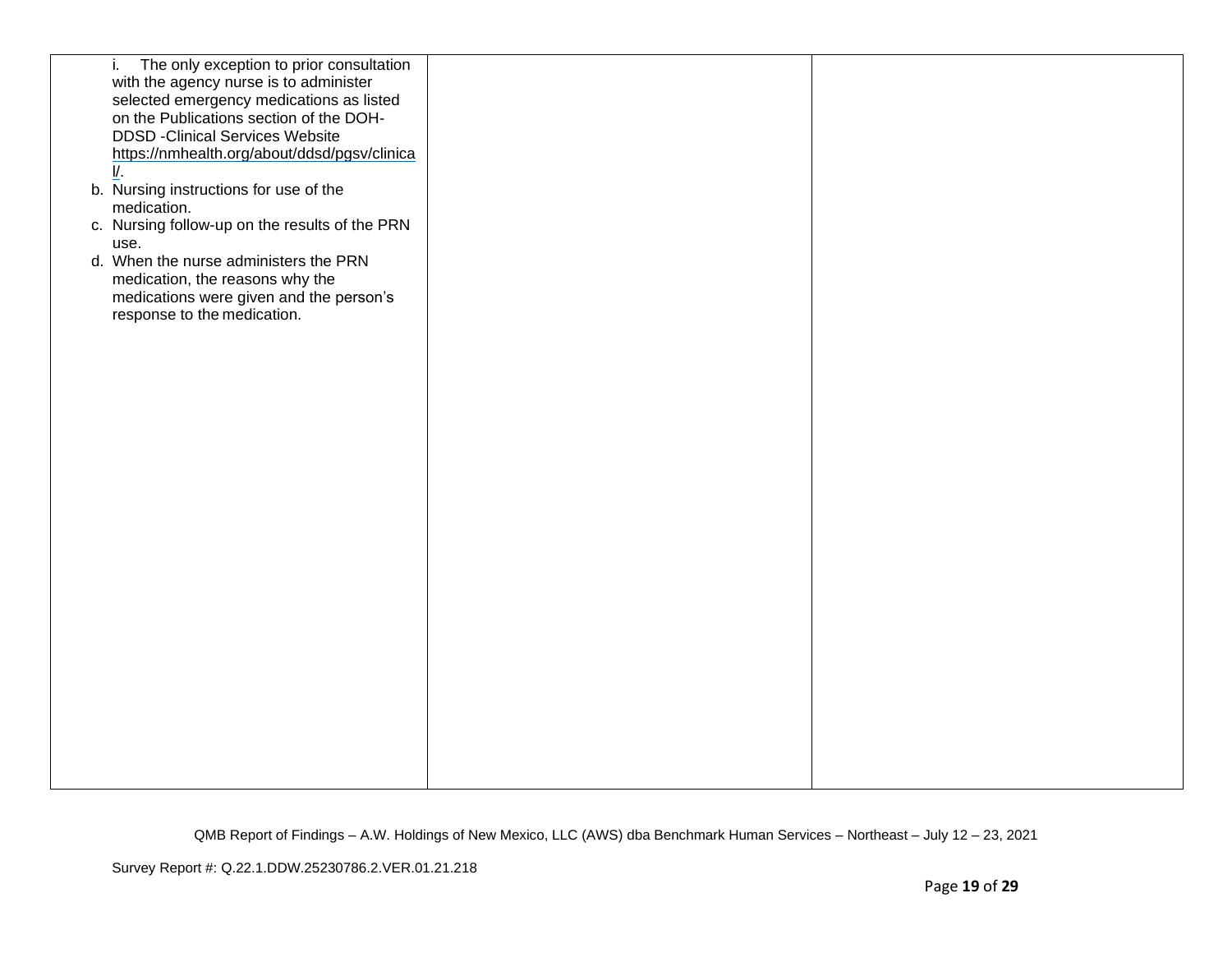| Tag #1A15.2 Administrative Case File:                                                                  | <b>Condition of Participation Level Deficiency</b>                                                     | <b>Standard Level Deficiency</b>                                                                 |
|--------------------------------------------------------------------------------------------------------|--------------------------------------------------------------------------------------------------------|--------------------------------------------------------------------------------------------------|
| <b>Healthcare Documentation (Therap and</b>                                                            |                                                                                                        |                                                                                                  |
| <b>Required Plans)</b>                                                                                 |                                                                                                        |                                                                                                  |
| Developmental Disabilities (DD) Waiver Service                                                         | After an analysis of the evidence it has been                                                          | <b>New/Repeat Finding:</b>                                                                       |
| Standards 2/26/2018; Re-Issue: 12/28/2018; Eff                                                         | determined there is a significant potential for a                                                      |                                                                                                  |
| 1/1/2019                                                                                               | negative outcome to occur.                                                                             | Per the Agency's Plan of Correction approved on                                                  |
| <b>Chapter 20: Provider Documentation and Client</b>                                                   |                                                                                                        | 4/13/2021, "DON will review the file for person                                                  |
| Records: 20.2 Client Records Requirements: All                                                         | Based on record review, the Agency did not maintain                                                    | served 14 days after the ISP to ensure all                                                       |
| DD Waiver Provider Agencies are required to                                                            | the required documentation in the Individuals Agency                                                   | documents have been linked and created in                                                        |
| create and maintain individual client records. The                                                     | Record as required by standard for 4 of 7 individuals.                                                 | according to the standard." The agency did not                                                   |
| contents of client records vary depending on the                                                       | Review of the administrative individual case files                                                     | provide evidence of completed file reviews by the                                                |
| unique needs of the person receiving services and<br>the resultant information produced. The extent of | revealed the following items were not found,                                                           | DON 14 days after ISP start date during the<br>Verification Survey completed July 12 - 23, 2021. |
| documentation required for individual client records                                                   | incomplete, and/or not current:                                                                        | Per the ISP start date, Individual #4's ISP began                                                |
| per service type depends on the location of the file,                                                  |                                                                                                        | 5/4/2021, therefore a review should have been                                                    |
| the type of service being provided, and the                                                            | <b>Comprehensive Aspiration Risk Management</b>                                                        | completed as indicated in the POC.                                                               |
| information necessary.                                                                                 | Plan:                                                                                                  |                                                                                                  |
| DD Waiver Provider Agencies are required to                                                            | $\triangleright$ Not linked/attached in Therap (#1, 4, 5, 6)                                           |                                                                                                  |
| adhere to the following:                                                                               | (Note: Linked / attached in Therap during the on-                                                      |                                                                                                  |
| Client records must contain all documents<br>1.                                                        | site survey. Provider please complete POC for                                                          |                                                                                                  |
| essential to the service being provided and                                                            | ongoing QA/QI.)                                                                                        |                                                                                                  |
| essential to ensuring the health and safety of the                                                     |                                                                                                        |                                                                                                  |
| person during the provision of the service.                                                            | <b>Health Care Plans:</b>                                                                              |                                                                                                  |
| 2. Provider Agencies must have readily                                                                 | <b>Skin and Wound:</b>                                                                                 |                                                                                                  |
| accessible records in home and community settings                                                      | • Individual #5 - According to Electronic                                                              |                                                                                                  |
| in paper or electronic form. Secure access to                                                          | Comprehensive Health Assessment Tool the                                                               |                                                                                                  |
| electronic records through the Therap web-based                                                        | individual is required to have a plan. Not Linked or                                                   |                                                                                                  |
| system using computers or mobile devices is                                                            | Attached in Therap (Note: Linked / attached in                                                         |                                                                                                  |
| acceptable.                                                                                            | Therap during the on-site survey. Provider please                                                      |                                                                                                  |
| 3. Provider Agencies are responsible for ensuring                                                      | complete POC for ongoing QA/QI.)                                                                       |                                                                                                  |
| that all plans created by nurses, RDs, therapists or                                                   |                                                                                                        |                                                                                                  |
| BSCs are present in all needed settings.                                                               | <b>Medical Emergency Response Plans:</b>                                                               |                                                                                                  |
| 4. Provider Agencies must maintain records of all                                                      | <b>Aspiration Risk:</b>                                                                                |                                                                                                  |
| documents produced by agency personnel or<br>contractors on behalf of each person, including any       | • Individual #6 - According to Electronic                                                              |                                                                                                  |
| routine notes or data, annual assessments, semi-                                                       | Comprehensive Health Assessment Tool the                                                               |                                                                                                  |
| annual reports, evidence of training                                                                   | individual is required to have a plan. Not Linked or<br>Attached in Therap (Note: Linked / attached in |                                                                                                  |
| provided/received, progress notes, and any other                                                       | Therap during the on-site survey. Provider please                                                      |                                                                                                  |
| interactions for which billing is generated.                                                           | complete POC for ongoing QA/QI.)                                                                       |                                                                                                  |
| Each Provider Agency is responsible for<br>5.                                                          |                                                                                                        |                                                                                                  |
| maintaining the daily or other contact notes                                                           | <b>GERD:</b>                                                                                           |                                                                                                  |
| documenting the nature and frequency of service                                                        |                                                                                                        |                                                                                                  |
| delivery, as well as data tracking only for the                                                        |                                                                                                        |                                                                                                  |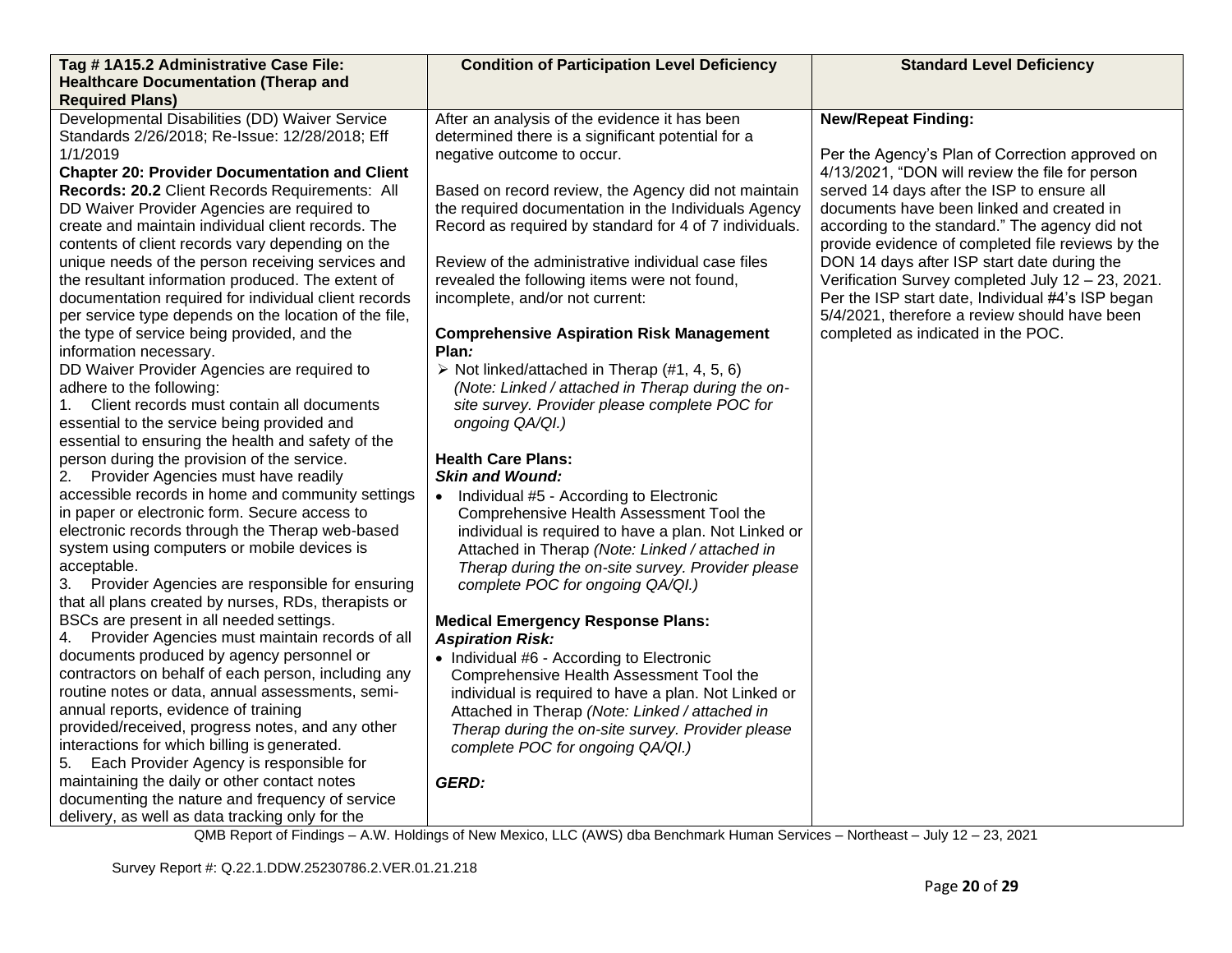| services provided by their agency.<br>6. The current Client File Matrix found in<br>Appendix A Client File Matrix details the minimum<br>requirements for records to be stored in agency<br>office files, the delivery site, or with DSP while<br>providing services in the community.<br>7. All records pertaining to JCMs must be<br>retained permanently and must be made available<br>to DDSD upon request, upon the termination or<br>expiration of a provider agreement, or upon<br>provider withdrawal from services.                                                                                                                                                                                                                                                                                                                                                                                                                                                                                                                                                                                                                                                                                                                                                                                                                                                                                                                                                     | Individual #1 - As indicated by the IST section of<br>ISP the individual is required to have a plan. Not<br>Linked or Attached in Therap (Note: Linked /<br>attached in Therap during the on-site survey.<br>Provider please complete POC for ongoing<br>$QA/QI.$ )<br>Individual #6 - As indicated by the IST section of<br>ISP the individual is required to have a plan. No<br>evidence of a plan found. |  |
|----------------------------------------------------------------------------------------------------------------------------------------------------------------------------------------------------------------------------------------------------------------------------------------------------------------------------------------------------------------------------------------------------------------------------------------------------------------------------------------------------------------------------------------------------------------------------------------------------------------------------------------------------------------------------------------------------------------------------------------------------------------------------------------------------------------------------------------------------------------------------------------------------------------------------------------------------------------------------------------------------------------------------------------------------------------------------------------------------------------------------------------------------------------------------------------------------------------------------------------------------------------------------------------------------------------------------------------------------------------------------------------------------------------------------------------------------------------------------------|-------------------------------------------------------------------------------------------------------------------------------------------------------------------------------------------------------------------------------------------------------------------------------------------------------------------------------------------------------------------------------------------------------------|--|
| <b>Chapter 3 Safeguards: 3.1.1 Decision</b><br><b>Consultation Process (DCP): Health decisions</b><br>are the sole domain of waiver participants, their<br>guardians or healthcare decision makers.<br>Participants and their healthcare decision makers<br>can confidently make decisions that are compatible<br>with their personal and cultural values. Provider<br>Agencies are required to support the informed<br>decision making of waiver participants by<br>supporting access to medical consultation,<br>information, and other available resources<br>according to the following:<br>The DCP is used when a person or his/her<br>1.<br>guardian/healthcare decision maker has concerns,<br>needs more information about health-related<br>issues, or has decided not to follow all or part of an<br>order, recommendation, or suggestion. This<br>includes, but is not limited to:<br>a. medical orders or recommendations from the<br>Primary Care Practitioner, Specialists or other<br>licensed medical or healthcare practitioners<br>such as a Nurse Practitioner (NP or CNP),<br>Physician Assistant (PA) or Dentist;<br>b. clinical recommendations made by<br>registered/licensed clinicians who are either<br>members of the IDT or clinicians who have<br>performed an evaluation such as a video-<br>fluoroscopy;<br>c. health related recommendations or<br>suggestions from oversight activities such as<br>the Individual Quality Review (IQR) or other |                                                                                                                                                                                                                                                                                                                                                                                                             |  |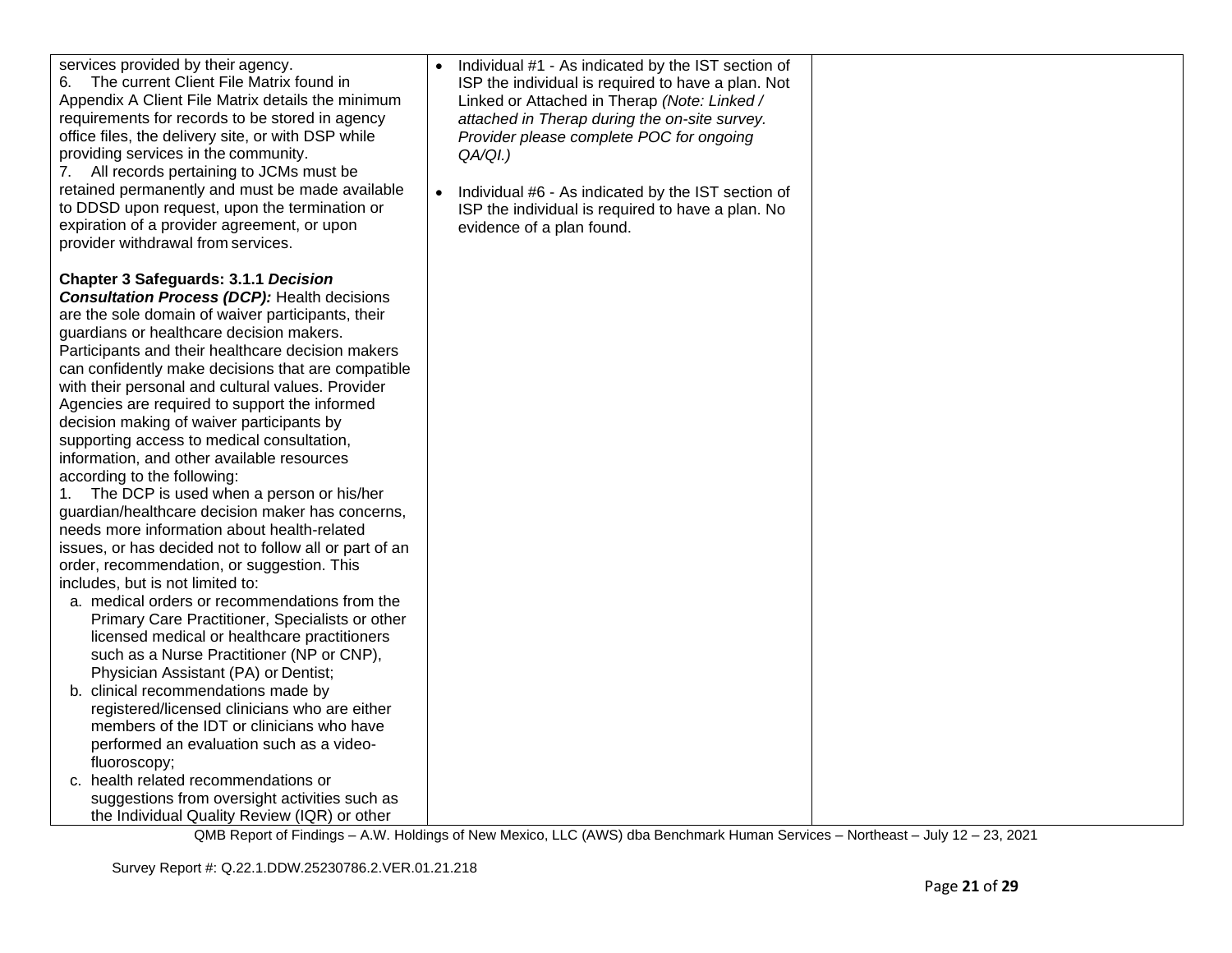| DOH review or oversight activities; and<br>d. recommendations made through a Healthcare<br>Plan (HCP), including a Comprehensive<br>Aspiration Risk Management Plan (CARMP),<br>or another plan.                                                                                                                                                                                                                                                                                                                                                                                  |  |
|-----------------------------------------------------------------------------------------------------------------------------------------------------------------------------------------------------------------------------------------------------------------------------------------------------------------------------------------------------------------------------------------------------------------------------------------------------------------------------------------------------------------------------------------------------------------------------------|--|
| 2. When the person/guardian disagrees with a<br>recommendation or does not agree with the<br>implementation of that recommendation, Provider<br>Agencies follow the DCP and attend the meeting<br>coordinated by the CM. During this meeting:<br>a. Providers inform the person/guardian of the<br>rationale for that recommendation, so that the<br>benefit is made clear. This will be done in<br>layman's terms and will include basic sharing<br>of information designed to assist the<br>person/guardian with understanding the risks<br>and benefits of the recommendation. |  |
| b. The information will be focused on the<br>specific area of concern by the<br>person/guardian. Alternatives should be<br>presented, when available, if the guardian is<br>interested in considering other options for<br>implementation.<br>c. Providers support the person/guardian to<br>make an informed decision.<br>d. The decision made by the person/guardian<br>during the meeting is accepted; plans are<br>modified; and the IDT honors this health<br>decision in every setting.                                                                                     |  |
| <b>Chapter 13 Nursing Services: 13.2.5 Electronic</b><br><b>Nursing Assessment and Planning Process:</b>                                                                                                                                                                                                                                                                                                                                                                                                                                                                          |  |
| The nursing assessment process includes several                                                                                                                                                                                                                                                                                                                                                                                                                                                                                                                                   |  |
| DDSD mandated tools: the electronic<br>Comprehensive Nursing Assessment Tool (e-                                                                                                                                                                                                                                                                                                                                                                                                                                                                                                  |  |
| CHAT), the Aspiration Risk Screening Tool (ARST)                                                                                                                                                                                                                                                                                                                                                                                                                                                                                                                                  |  |
| and the Medication Administration Assessment                                                                                                                                                                                                                                                                                                                                                                                                                                                                                                                                      |  |
| Tool (MAAT). This process includes developing                                                                                                                                                                                                                                                                                                                                                                                                                                                                                                                                     |  |
| and training Health Care Plans and Medical                                                                                                                                                                                                                                                                                                                                                                                                                                                                                                                                        |  |
| <b>Emergency Response Plans.</b>                                                                                                                                                                                                                                                                                                                                                                                                                                                                                                                                                  |  |
| The following hierarchy is based on budgeted                                                                                                                                                                                                                                                                                                                                                                                                                                                                                                                                      |  |
| services and is used to identify which Provider                                                                                                                                                                                                                                                                                                                                                                                                                                                                                                                                   |  |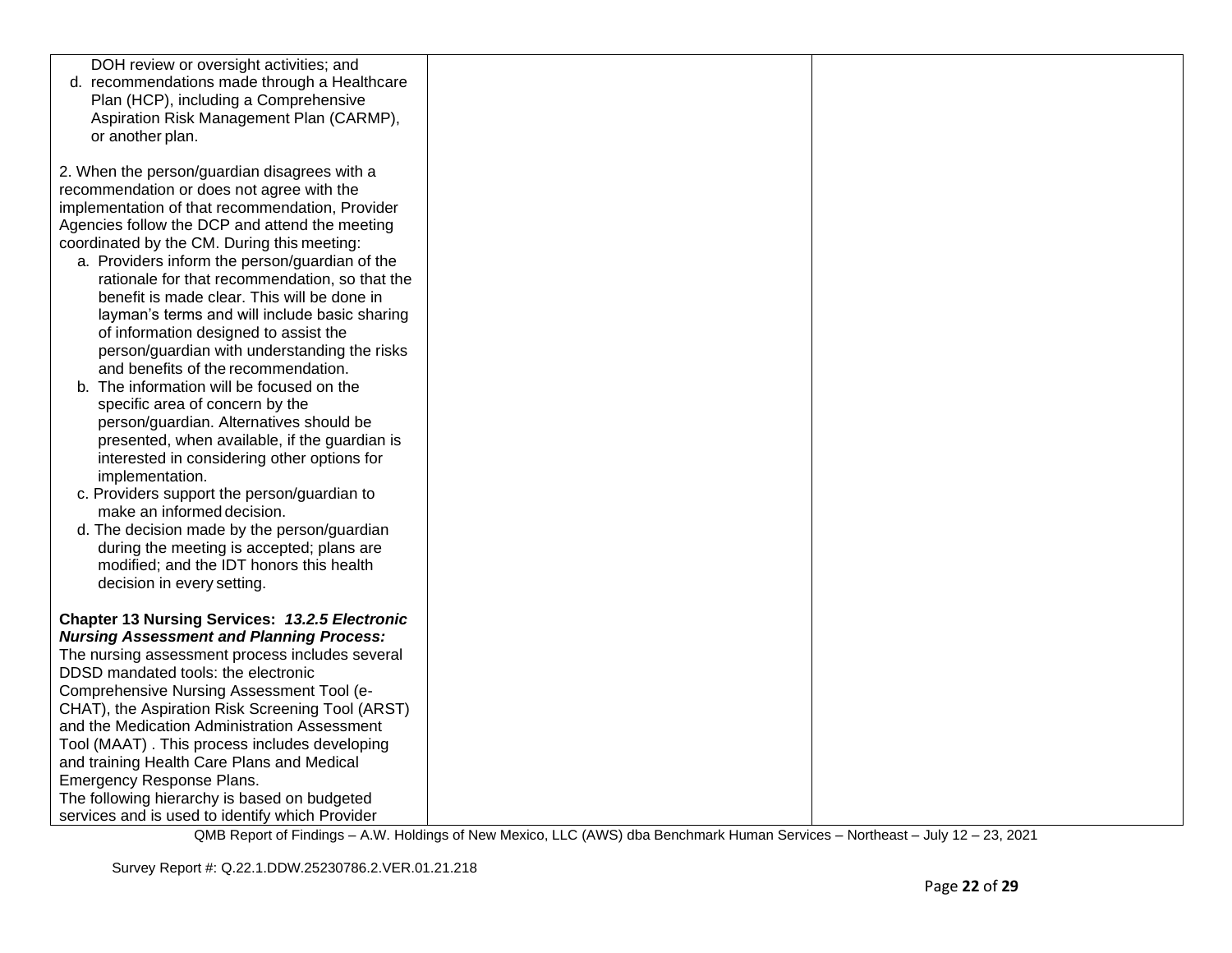| Agency nurse has primary responsibility for<br>completion of the nursing assessment process and<br>related subsequent planning and training.<br>Additional communication and collaboration for<br>planning specific to CCS or CIE services may be<br>needed.<br>The hierarchy for Nursing Assessment and<br>Planning responsibilities is:<br>1. Living Supports: Supported Living, IMLS or<br>Family Living via ANS;<br>2. Customized Community Supports- Group; and<br>3. Adult Nursing Services (ANS):<br>a. for persons in Community Inclusion with                                                                                                                                                                                                                                                                                                                                                                                                                                                                                                 |  |
|--------------------------------------------------------------------------------------------------------------------------------------------------------------------------------------------------------------------------------------------------------------------------------------------------------------------------------------------------------------------------------------------------------------------------------------------------------------------------------------------------------------------------------------------------------------------------------------------------------------------------------------------------------------------------------------------------------------------------------------------------------------------------------------------------------------------------------------------------------------------------------------------------------------------------------------------------------------------------------------------------------------------------------------------------------|--|
| b. if no residential services are budgeted but<br>assessment is desired and health needs<br>may exist.                                                                                                                                                                                                                                                                                                                                                                                                                                                                                                                                                                                                                                                                                                                                                                                                                                                                                                                                                 |  |
| 13.2.6 The Electronic Comprehensive Health<br><b>Assessment Tool (e-CHAT)</b><br>1. The e-CHAT is a nursing assessment. It may not<br>be delegated by a licensed nurse to a non-licensed<br>person.<br>2. The nurse must see the person face-to-face to<br>complete the nursing assessment. Additional<br>information may be gathered from members of the<br>IDT and other sources.<br>3. An e-CHAT is required for persons in FL, SL,<br>IMLS, or CCS-Group. All other DD Waiver<br>recipients may obtain an e-CHAT if needed or<br>desired by adding ANS hours for assessment and<br>consultation to their budget.<br>4. When completing the e-CHAT, the nurse is<br>required to review and update the electronic record<br>and consider the diagnoses, medications,<br>treatments, and overall status of the person.<br>Discussion with others may be needed to obtain<br>critical information.<br>5. The nurse is required to complete all the e-CHAT<br>assessment questions and add additional pertinent<br>information in all comment sections. |  |
|                                                                                                                                                                                                                                                                                                                                                                                                                                                                                                                                                                                                                                                                                                                                                                                                                                                                                                                                                                                                                                                        |  |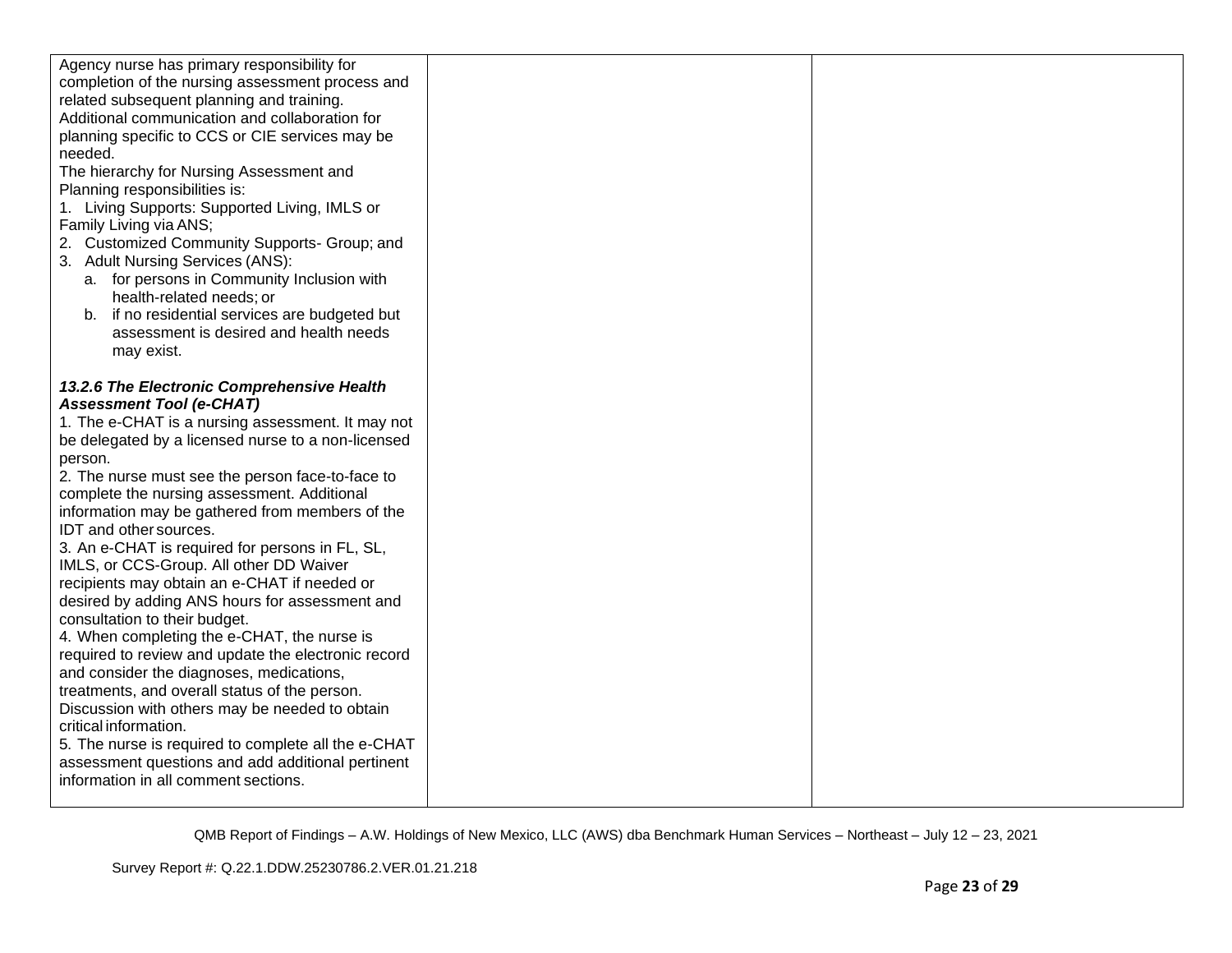| 13.2.7 Aspiration Risk Management Screening            |  |
|--------------------------------------------------------|--|
| <b>Tool (ARST)</b>                                     |  |
|                                                        |  |
| 13.2.8 Medication Administration Assessment            |  |
| Tool (MAAT):                                           |  |
| 1. A licensed nurse completes the DDSD                 |  |
| <b>Medication Administration Assessment</b>            |  |
| Tool (MAAT) at least two weeks before the              |  |
| annual ISP meeting.                                    |  |
|                                                        |  |
| 2. After completion of the MAAT, the nurse will        |  |
| present recommendations regarding the level of         |  |
| assistance with medication delivery (AWMD) to          |  |
| the IDT. A copy of the MAAT will be sent to all the    |  |
| team members two weeks before the annual ISP           |  |
| meeting and the original MAAT will be retained in      |  |
| the Provider Agency records.                           |  |
| 3. Decisions about medication delivery are             |  |
| made by the IDT to promote a person's                  |  |
| maximum independence and community                     |  |
| integration. The IDT will reach consensus              |  |
| regarding which criteria the person meets,             |  |
| as indicated by the results of the MAAT and            |  |
| the nursing recommendations, and the                   |  |
| decision is documented this in the ISP.                |  |
|                                                        |  |
| 13.2.9 Healthcare Plans (HCP):                         |  |
| 1. At the nurse's discretion, based on prudent         |  |
| nursing practice, interim HCPs may be developed to     |  |
| address issues that must be implemented                |  |
| immediately after admission, readmission or change     |  |
| of medical condition to provide safe services prior to |  |
| completion of the e-CHAT and formal care planning      |  |
| process. This includes interim ARM plans for those     |  |
| persons newly identified at moderate or high risk for  |  |
| aspiration. All interim plans must be removed if the   |  |
| plan is no longer needed or when final HCP             |  |
| including CARMPs are in place to avoid duplication     |  |
| of plans.                                              |  |
| 2. In collaboration with the IDT, the agency nurse     |  |
| is required to create HCPs that address all the        |  |
| areas identified as required in the most current e-    |  |
| CHAT summary report which is indicated by "R" in       |  |
| the HCP column. At the nurse's sole discretion,        |  |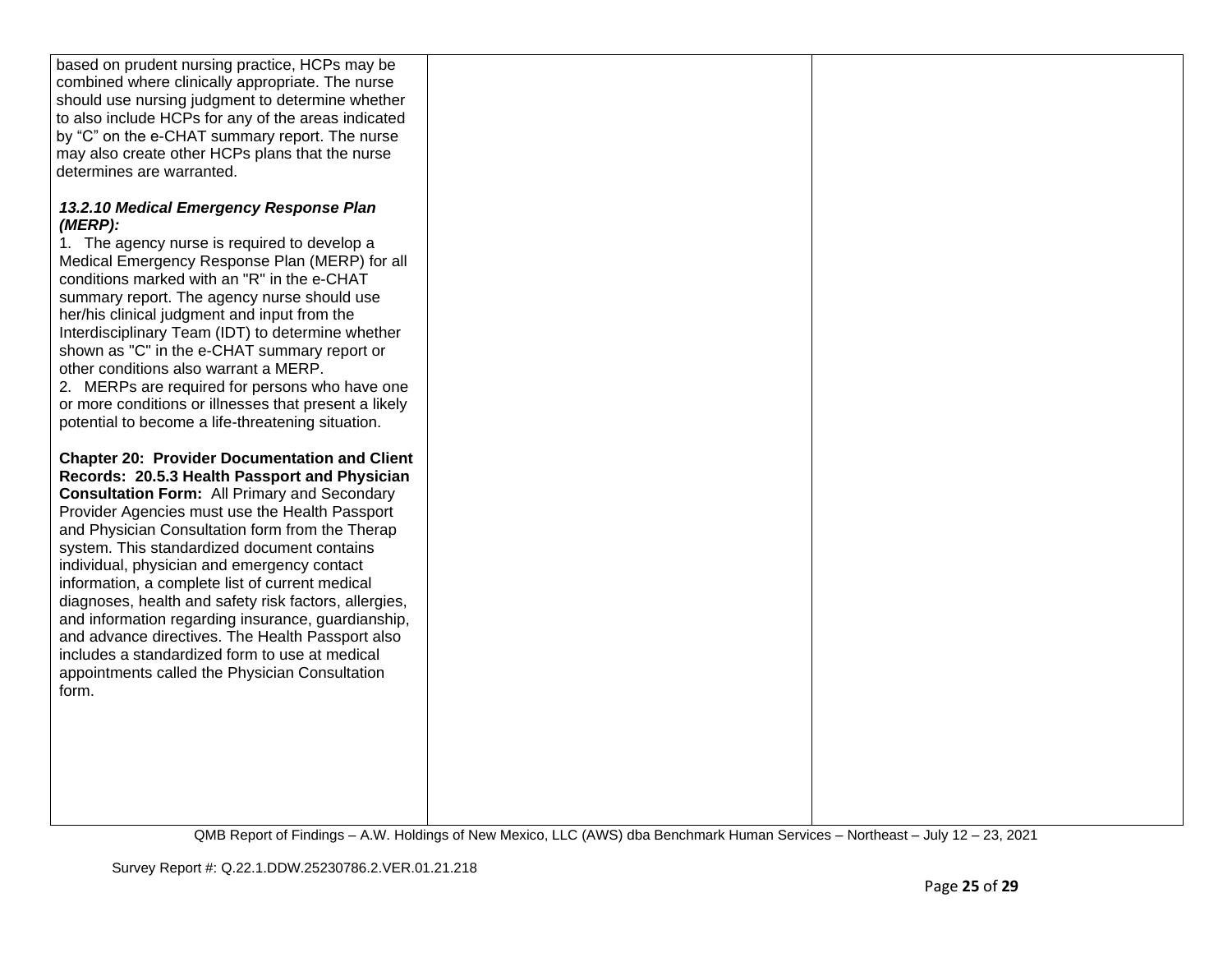| <b>Standard of Care</b>                                                                                                                               | <b>Routine Survey Deficiencies</b><br>January 4 - 15, 2021                                                                                                       | <b>Verification Survey New and Repeat</b><br><b>Deficiencies</b><br>July 12 - 23, 2021 |  |
|-------------------------------------------------------------------------------------------------------------------------------------------------------|------------------------------------------------------------------------------------------------------------------------------------------------------------------|----------------------------------------------------------------------------------------|--|
|                                                                                                                                                       | Service Domain: Service Plans: ISP Implementation - Services are delivered in accordance with the service plan, including type, scope, amount, duration and      |                                                                                        |  |
| frequency specified in the service plan.                                                                                                              |                                                                                                                                                                  |                                                                                        |  |
| Tag #1A08 Administrative Case File (Other                                                                                                             | <b>Standard Level Deficiency</b>                                                                                                                                 | <b>COMPLETE</b>                                                                        |  |
| <b>Required Documents)</b>                                                                                                                            |                                                                                                                                                                  | <b>COMPLETE</b>                                                                        |  |
| Tag # 1A32 Administrative Case File: Individual<br><b>Service Plan Implementation</b>                                                                 | <b>Standard Level Deficiency</b>                                                                                                                                 |                                                                                        |  |
| Tag # 1A32.1 Administrative Case File:                                                                                                                | <b>Standard Level Deficiency</b>                                                                                                                                 | <b>COMPLETE</b>                                                                        |  |
| Individual Service Plan Implementation (Not                                                                                                           |                                                                                                                                                                  |                                                                                        |  |
| <b>Completed at Frequency)</b>                                                                                                                        |                                                                                                                                                                  |                                                                                        |  |
|                                                                                                                                                       | Service Domain: Qualified Providers - The State monitors non-licensed/non-certified providers to assure adherence to waiver requirements. The State              |                                                                                        |  |
|                                                                                                                                                       | implements its policies and procedures for verifying that provider training is conducted in accordance with State requirements and the approved waiver.          |                                                                                        |  |
| Tag #1A22 Agency Personnel Competency                                                                                                                 | <b>Condition of Participation Level Deficiency</b>                                                                                                               | <b>COMPLETE</b>                                                                        |  |
|                                                                                                                                                       |                                                                                                                                                                  |                                                                                        |  |
| Tag #1A43.1 General Events Reporting:                                                                                                                 | <b>Standard Level Deficiency</b>                                                                                                                                 | <b>COMPLETE</b>                                                                        |  |
| <b>Individual Reporting</b>                                                                                                                           |                                                                                                                                                                  |                                                                                        |  |
|                                                                                                                                                       | Service Domain: Health and Welfare - The state, on an ongoing basis, identifies, addresses and seeks to prevent occurrences of abuse, neglect and                |                                                                                        |  |
|                                                                                                                                                       | exploitation. Individuals shall be afforded their basic human rights. The provider supports individuals to access needed healthcare services in a timely manner. |                                                                                        |  |
| Tag #1A03 Continuous Quality Improvement                                                                                                              | <b>Standard Level Deficiency</b>                                                                                                                                 | <b>COMPLETE</b>                                                                        |  |
| <b>System &amp; Key Performance Indicators (KPIs)</b>                                                                                                 |                                                                                                                                                                  |                                                                                        |  |
| Tag #1A31 Client Rights / Human Rights                                                                                                                | <b>Condition of Participation Level Deficiency</b>                                                                                                               | <b>COMPLETE</b>                                                                        |  |
| Service Domain: Medicaid Billing/Reimbursement - State financial oversight exists to assure that claims are coded and paid for in accordance with the |                                                                                                                                                                  |                                                                                        |  |
| reimbursement methodology specified in the approved waiver.                                                                                           |                                                                                                                                                                  |                                                                                        |  |
| Tag # LS26 Supported Living Reimbursement                                                                                                             | <b>Standard Level Deficiency</b>                                                                                                                                 | <b>COMPLETE</b>                                                                        |  |
|                                                                                                                                                       |                                                                                                                                                                  |                                                                                        |  |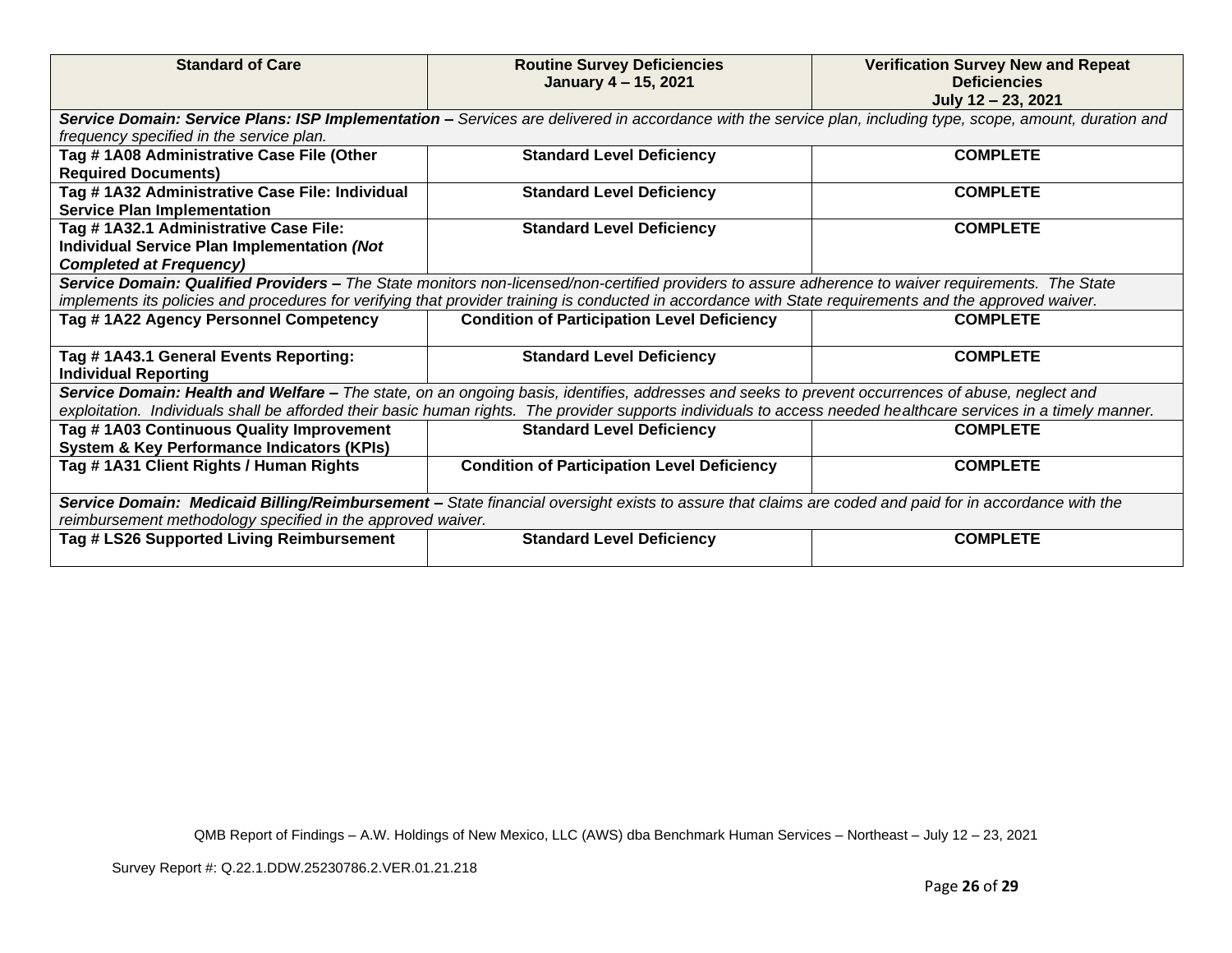|                                                                                     | Verification Survey Plan of Correction, On-going QA/QI and Responsible Party                                                                                                                                                                                                                                                    | <b>Completion Date</b> |
|-------------------------------------------------------------------------------------|---------------------------------------------------------------------------------------------------------------------------------------------------------------------------------------------------------------------------------------------------------------------------------------------------------------------------------|------------------------|
| Tag #1A09<br><b>Medication Delivery Routine</b><br><b>Medication Administration</b> | Provider:<br>State your Plan of Correction for the deficiencies cited in this tag here (How is the deficiency going to<br>be corrected? This can be specific to each deficiency cited or if possible an overall correction?): $\rightarrow$                                                                                     |                        |
|                                                                                     | <b>Provider:</b><br>Enter your ongoing Quality Assurance/Quality Improvement processes as it related to this tag<br>number here (What is going to be done? How many individuals is this going to affect? How often will this be<br>completed? Who is responsible? What steps will be taken if issues are found?): $\rightarrow$ |                        |
| Tag #1A09.1<br><b>Medication Delivery PRN</b><br><b>Medication Administration</b>   | Provider:<br>State your Plan of Correction for the deficiencies cited in this tag here (How is the deficiency going to<br>be corrected? This can be specific to each deficiency cited or if possible an overall correction?): $\rightarrow$                                                                                     |                        |
|                                                                                     | <b>Provider:</b><br>Enter your ongoing Quality Assurance/Quality Improvement processes as it related to this tag<br>number here (What is going to be done? How many individuals is this going to affect? How often will this be<br>completed? Who is responsible? What steps will be taken if issues are found?): $\rightarrow$ |                        |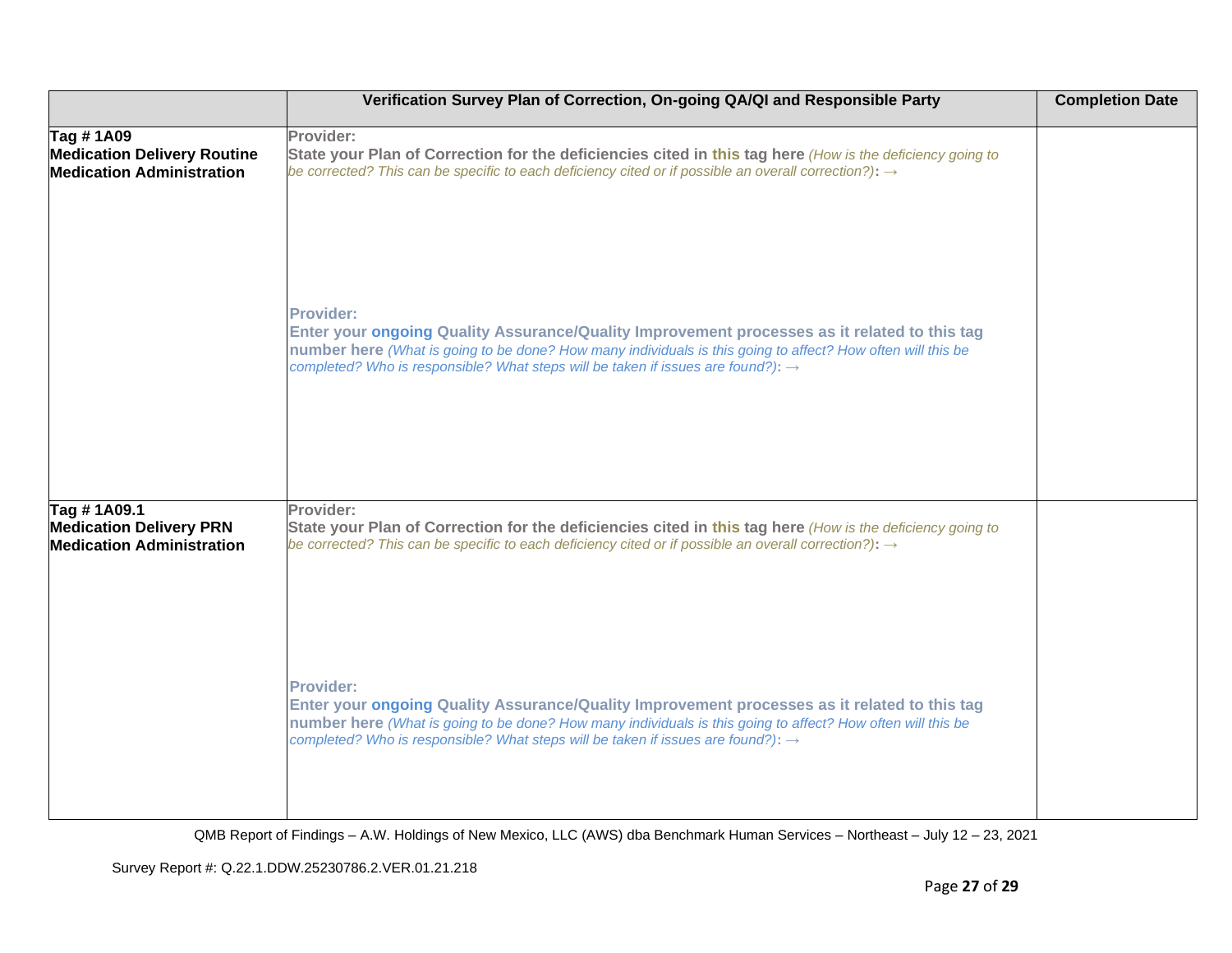| Tag #1A09.1.0<br><b>Medication Delivery PRN</b><br><b>Medication Administration</b>   | Provider:<br>State your Plan of Correction for the deficiencies cited in this tag here (How is the deficiency going to<br>be corrected? This can be specific to each deficiency cited or if possible an overall correction?): $\rightarrow$                                                                                     |  |
|---------------------------------------------------------------------------------------|---------------------------------------------------------------------------------------------------------------------------------------------------------------------------------------------------------------------------------------------------------------------------------------------------------------------------------|--|
|                                                                                       | Provider:<br>Enter your ongoing Quality Assurance/Quality Improvement processes as it related to this tag<br>number here (What is going to be done? How many individuals is this going to affect? How often will this be<br>completed? Who is responsible? What steps will be taken if issues are found?): $\rightarrow$        |  |
| Tag #1A09.2<br><b>Medication Delivery Nurse</b><br><b>Approval for PRN Medication</b> | Provider:<br>State your Plan of Correction for the deficiencies cited in this tag here (How is the deficiency going to<br>be corrected? This can be specific to each deficiency cited or if possible an overall correction?): $\rightarrow$                                                                                     |  |
|                                                                                       | <b>Provider:</b><br>Enter your ongoing Quality Assurance/Quality Improvement processes as it related to this tag<br>number here (What is going to be done? How many individuals is this going to affect? How often will this be<br>completed? Who is responsible? What steps will be taken if issues are found?): $\rightarrow$ |  |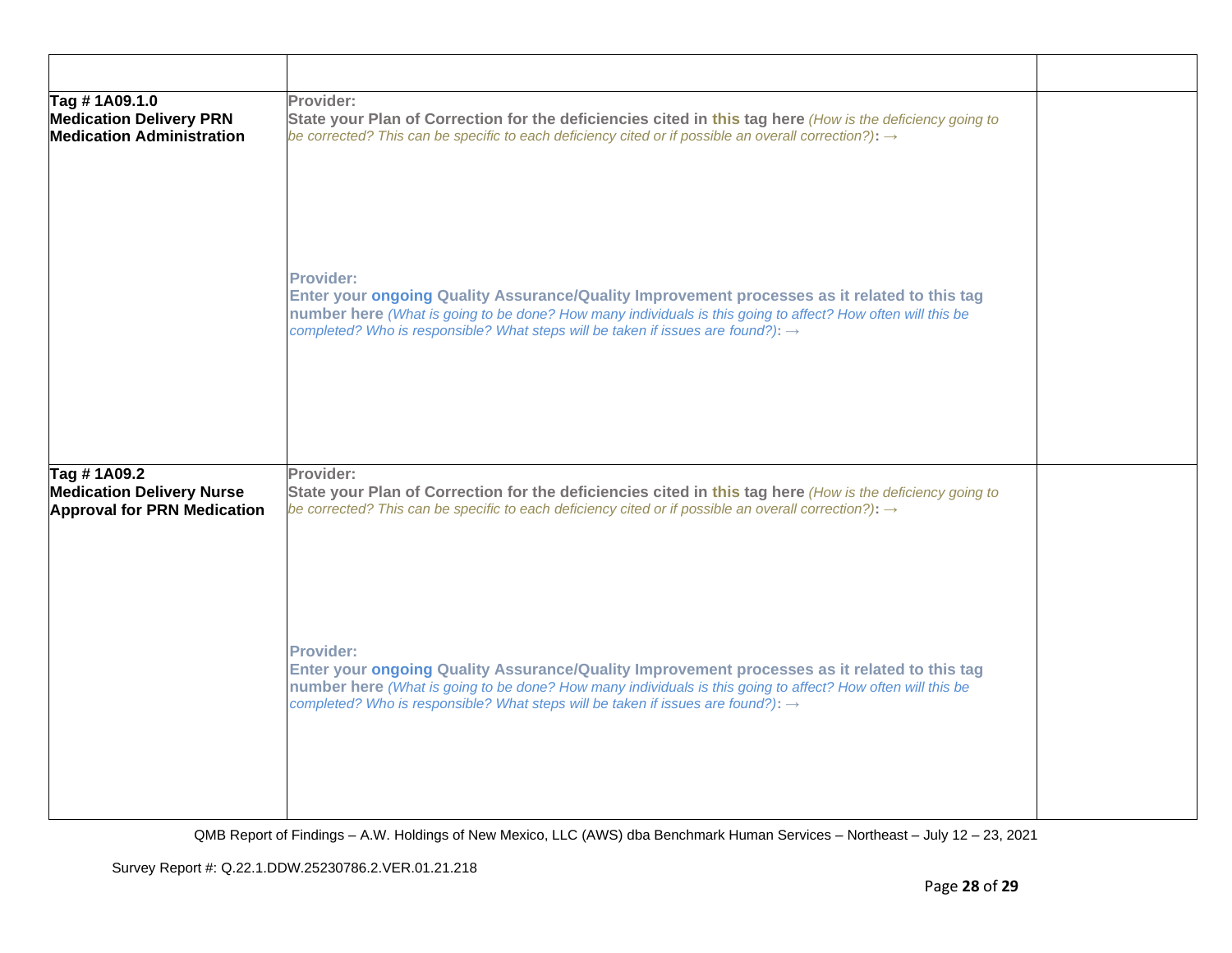| Tag # 1A15.2                                                                                | Provider:                                                                                                                                                                                                                                                                                                                       |  |
|---------------------------------------------------------------------------------------------|---------------------------------------------------------------------------------------------------------------------------------------------------------------------------------------------------------------------------------------------------------------------------------------------------------------------------------|--|
| Administrative Case File:<br><b>Healthcare Documentation</b><br>(Therap and Required Plans) | State your Plan of Correction for the deficiencies cited in this tag here (How is the deficiency going to<br>be corrected? This can be specific to each deficiency cited or if possible an overall correction?): $\rightarrow$                                                                                                  |  |
|                                                                                             | <b>Provider:</b><br>Enter your ongoing Quality Assurance/Quality Improvement processes as it related to this tag<br>number here (What is going to be done? How many individuals is this going to affect? How often will this be<br>completed? Who is responsible? What steps will be taken if issues are found?): $\rightarrow$ |  |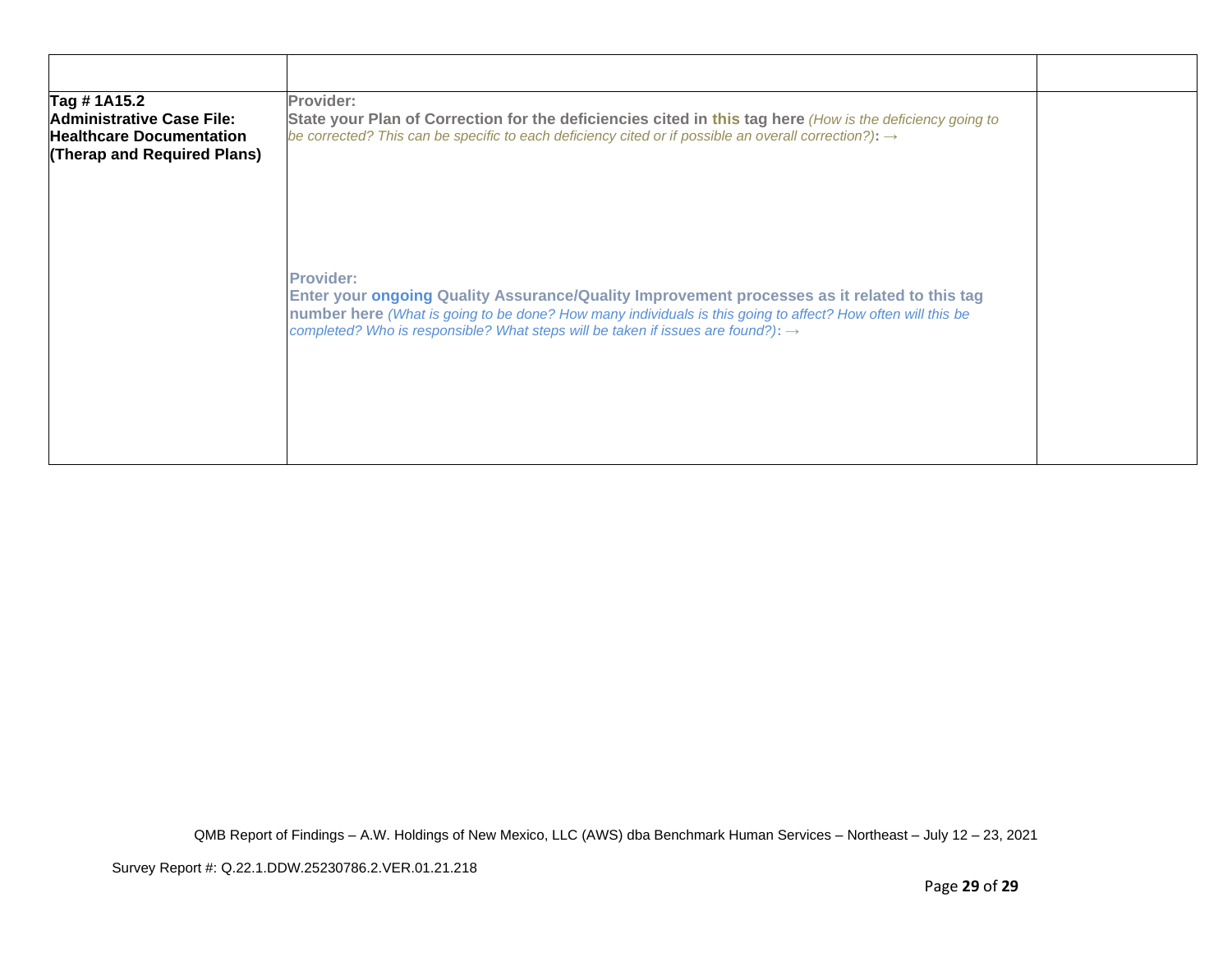

DAVID R. SCRASE, M.D. **Acting Cabinet Secretary** 

| Date:                                                     | October 6, 2021                                                                                                                           |
|-----------------------------------------------------------|-------------------------------------------------------------------------------------------------------------------------------------------|
| To:<br>Provider:<br><b>Services</b>                       | Juanita Watson, Director<br>A.W. Holdings of New Mexico, LLC (AWS) dba Benchmark Human                                                    |
| Address:<br>State/Zip:                                    | 2945 Rodeo Park Drive E, Suite 8A<br>Santa Fe, New Mexico 87505                                                                           |
| E-mail Address:                                           | jwatson@benchmarkhs.com                                                                                                                   |
| <b>Board Chair</b><br>E-Mail Address:                     | Doug Bebee<br>dbebee@benchmarkhs.com                                                                                                      |
| Region:<br><b>Routine Survey:</b><br>Verification Survey: | <b>Northeast</b><br>January 4 - 15, 2021<br>July $12 - 23$ , 2021                                                                         |
| Program Surveyed:                                         | Developmental Disabilities Waiver                                                                                                         |
| Service Surveyed:                                         | 2018: Supported Living, Intensive Medical Living Services, Customized<br>Community Supports, and Community Integrated Employment Services |
| Survey Type:                                              | Verification                                                                                                                              |

Dear Ms. Watson:

The Division of Health Improvement/Quality Management Bureau has received, reviewed and approved the supporting documents you submitted for your Plan of Correction. The documents you provided verified that all previously cited survey Deficiencies have been corrected.

## **The Plan of Correction process is now complete.**

# **Furthermore, your agency is now determined to be in Compliance with all Conditions of Participation.**

To maintain ongoing compliance with standards and regulations, continue to use the Quality Assurance (self-auditing) processes you described in your Plan of Correction.

Consistent use of these Quality Assurance processes will enable you to identify and promptly respond to problems, enhance your service delivery, and result in fewer deficiencies cited in future QMB surveys.

Thank you for your cooperation with the Plan of Correction process, for striving to come into compliance with standards and regulations, and for helping to provide the health, safety and personal growth of the people you serve.